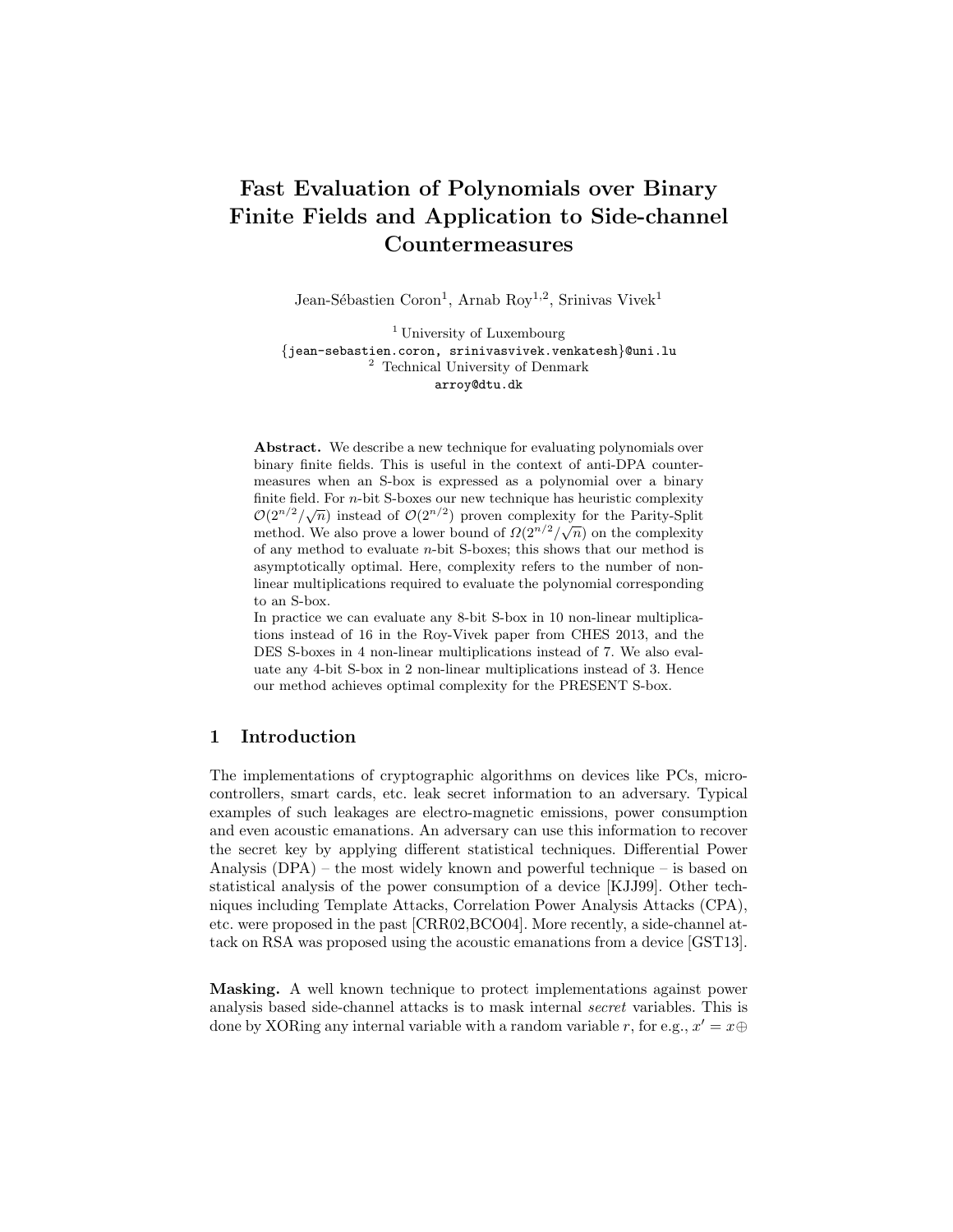r. However, this will make the implementation secure against first-order attacks only. Second-order attacks against such counter-measures is proposed in [Mes00]. In this type of attack the adversary combines the information obtained from two internal variables. This will require more data (power consumption traces) in practice, which could make the attack infeasible in certain cases. In general the above masking technique can be extended to secure an implementation against higher-order attacks. This can be achieved by splitting an internal variable  $x$  into d shares, say,  $x = \bigoplus_{i=1}^{d} x_i$ . Using this idea it is easy to compute any linear/affine function  $\ell$  in a secured way, since it is enough to compute  $y_i = \ell(x_i)$  for  $1 \leq i \leq d$ . However, it is not obvious how to do this for non-linear functions. In practice, nearly every cryptographic primitive includes some non-linear function, e.g., Sbox, modular addition, etc.

Generic Higher-Order Masking. The Rivain-Prouff masking scheme is the first provably secure higher-order masking technique for AES [RP10]. The main idea of this method is to perform secure monomial evaluation with d shares of a secret variable using the previously known ISW scheme [ISW03]. Namely the (non-linear part of) AES S-box can be represented by the monomial  $x^{254}$  over  $\mathbb{F}_{2^8}$ . Prouff and Rivain showed that this monomial can be evaluated securely using 4 non-linear multiplications and a few linear squarings. By using this scheme the AES S-box can be masked for any order d.

This method was extended to a generic technique for higher-order masking, in [CGP+12], by Carlet, Goubin, Prouff, Quisquater and Rivain (CGPQR). Any given *n*-bit S-box can be represented by a polynomial  $\sum_{i=0}^{2^n-1} a_i x^i$  over  $\mathbb{F}_{2^n}$  using Lagrange's interpolation theorem. Hence, any S-box can be masked by secure evaluation of this polynomial with  $d$  shares of a secret variable. This is the first generic technique to mask any S-box for any order d. In this technique a polynomial evaluation in  $\mathbb{F}_{2^n}$  is split into simple operations over  $\mathbb{F}_{2^n}$ : addition, multiplication by constant, and regular multiplication of two elements. Note that multiplication of two same elements (i.e. squaring) and multiplication by a constant – both are linear operations over  $\mathbb{F}_{2^n}$ , hence easy to mask. For performing a secure multiplication of two distinct elements, i.e. a non-linear multiplication, the CGPQR masking scheme uses the ISW method as in [RP10].

Asymptotically, the running time of the Rivain-Prouff and CGPQR masking schemes is dominated by the number of non-linear multiplications required to evaluate a polynomial over  $\mathbb{F}_{2^n}$ . Namely with d shares, using the ISW method an affine function can be masked with only  $\mathcal{O}(d)$  operations over  $\mathbb{F}_{2^n}$ , whereas a non-linear multiplication requires  $\mathcal{O}(d^2)$  operations. Note that for achieving d-th order security the Rivain-Prouff scheme requires at least  $2d + 1$  shares.<sup>1</sup>

<sup>&</sup>lt;sup>1</sup> Originally it was claimed in [RP10] that the scheme is secure against  $d$ -th order attack with  $d + 1$  shares. However, an attack of order  $d/2$  was shown in [CPRR13] against the scheme. The authors of  $[CPRR13]$  also showed a d-th order secure scheme with  $d+1$  shares for some subset of S-boxes.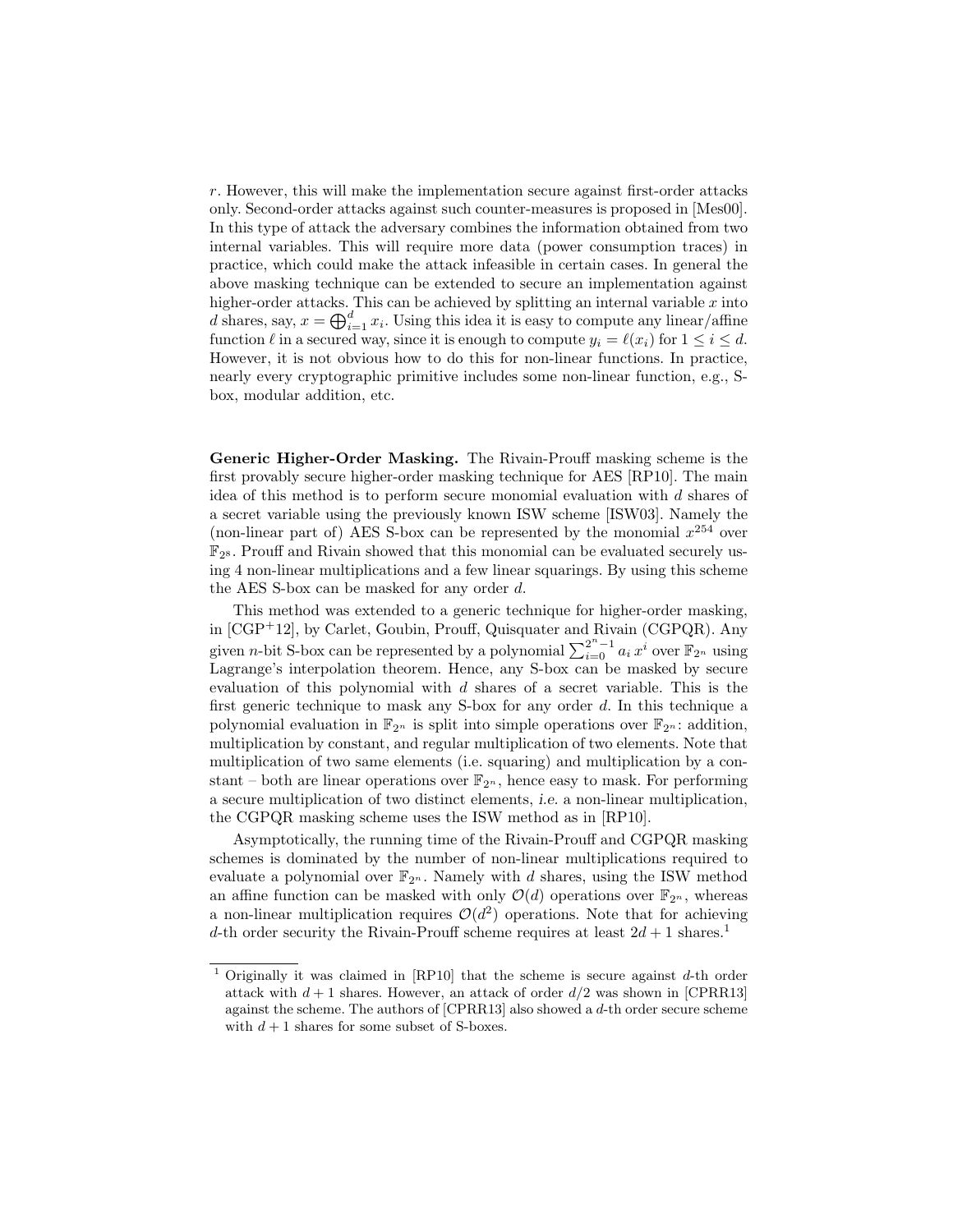Efficient Polynomial Evaluation for Masking. The CGPQR masking scheme can be made efficient by optimizing the number of multiplications required for the polynomial evaluation in  $\mathbb{F}_{2^n}$ . In [CGP+12] two techniques – *Parity-Split* and Cyclotomic Class, are used for optimizing the number of such non-linear multiplications. For arbitrary  $n$ -bit S-box, or equivalently for evaluating any polynomial over  $\mathbb{F}_{2^n}$ , the Parity-Split method has proven complexity  $\mathcal{O}(2^{n/2})$ . Here complexity refers to the number of non-linear multiplications required to evaluate the polynomial corresponding to an S-box. For the particular case of monomials (e.g. AES S-box) the Cyclotomic Class method gives the optimal number of multiplications in  $\mathbb{F}_{2^n}$ .

At CHES 2013, Roy and Vivek [RV13] adapted a generic method for improving the efficiency of polynomial evaluation in  $\mathbb{F}_{2^n}$ . They demonstrated the technique for the polynomials corresponding to several well known S-boxes including DES, PRESENT and CLEFIA. In particular, the Roy-Vivek method reduces the number of non-linear multiplications for DES to 7 (from 10), for CLEFIA to 16 (from 22) and for CAMELLIA to 15 (from 22). This technique also achieves the optimal number of 4 multiplications for the monomial corresponding to the AES S-box.

Our Results. In this article we propose an improved generic technique for fast polynomial evaluation in  $\mathbb{F}_{2^n}$ . For arbitrary *n*-bit S-box our method has heuristic complexity  $\mathcal{O}(2^{n/2}/\sqrt{n})$ , compared to the  $\mathcal{O}(2^{n/2})$  proven complexity for the Parity-Split method from [CGP+12].

Our method is as follows. We first generate a set L of monomials  $x^{\alpha}$ , including all the monomials from a cyclotomic class. We then randomly generate a fixed set of "basis" polynomials  $q_i(x)$ , whose monomials are all in the precomputed set L. Then given a polynomial  $P(x)$  over  $\mathbb{F}_{2^n}$  we try to write  $P(x)$  as:

$$
P(x) = \sum_{i=1}^{t-1} p_i(x) \cdot q_i(x) + p_t(x) \pmod{x^{2^n} + x},\tag{1}
$$

where  $p_i(x)$  are polynomials with monomials also in the set L, and t is some parameter. Since the  $q_i(x)$  polynomials are fixed, the coefficients of the  $p_i(x)$ polynomials can be obtained by solving a system of linear equations in  $\mathbb{F}_{2^n}$ . Then to evaluate  $P(x)$  one first evaluates all the monomials in the set L; the polynomials  $p_i(x)$  and  $q_i(x)$  can then be evaluated without any further nonlinear multiplication. The polynomials  $P(x)$  is then evaluated from (1) with  $t-1$  additional non-linear multiplications.

The number of monomials in the set  $L$  must be carefully chosen. Namely the larger the basis set  $L$  of monomials, the more degrees of freedom we have in solving (1), with fewer polynomials  $p_i(x)$  and therefore fewer additional nonlinear multiplications; however the number of non-linear multiplications to build  $L$  will increase. Therefore the number of monomials in the basis set  $L$  must be optimized to minimize the total number of non-linear multiplications, namely the non-linear multiplications for building the set L, and the additional  $t-1$ non-linear multiplications for evaluating  $P(x)$ .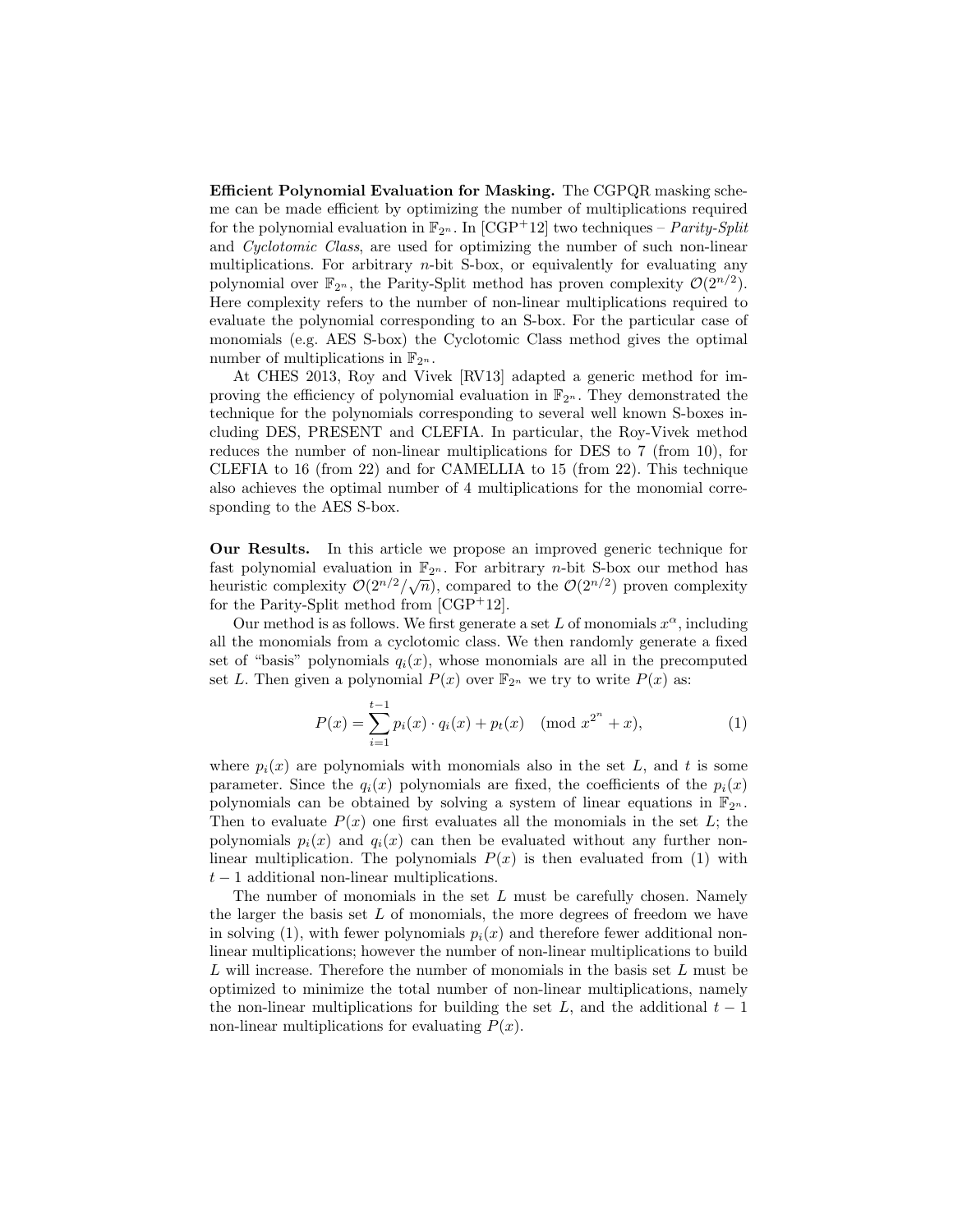As a concrete application of our new method above, we show that for the generic higher-order masking of several well known S-boxes, e.g. DES, CLEFIA, PRESENT, etc., our method reduces the number of multiplications compared to the previously known methods  $[CGP<sup>+</sup>12, RV13]$ . In particular, using our method PRESENT can be masked with 2 multiplications (instead of 3), and DES with 4 multiplications (instead of 7), see Table 1. Our method achieves optimal complexity for the PRESENT S-box since it was proved in [RV13] that 2 non-linear multiplications are necessary to evaluate it.

|                                      | S-box |         |         |  |                     |  |  |
|--------------------------------------|-------|---------|---------|--|---------------------|--|--|
| Methods                              | DES   | PRESENT | SERPENT |  | CLEFIA <sup>'</sup> |  |  |
| Parity-Split $\overline{ CGP^+12 }$  | 10    |         |         |  | 22                  |  |  |
| $\overline{\text{Roy-Vivek}}$ [RV13] |       |         |         |  | 15,16               |  |  |
| Our Method (Sec. 4)                  |       |         |         |  | $10\,$              |  |  |

Table 1. Number of non-linear multiplications required for the CGPQR generic higherorder masking scheme.

We also prove a lower bound of  $\Omega(2^{n/2}/\sqrt{n})$  for the complexity of any method to evaluate n-bit S-boxes, a.k.a. masking complexity; this shows that our method is asymptotically optimal. Our new lower bound significantly improves upon the previously known bound of  $\Omega(\log_2 n)$  from [RV13].

# 2 Generic Polynomial Evaluation Technique

Before we describe our improved method to evaluate polynomials over  $\mathbb{F}_{2^n}$ , let us first recollect in Section 2.1 the method proposed by Roy and Vivek [RV13, Section 4 to evaluate the polynomials (over  $\mathbb{F}_{2^6}$ ) corresponding to the DES S-boxes. Their method requires 7 non-linear multiplications. The method in [RV13] is based on the Divide-and-Conquer strategy, which is an adaptation of a polynomial evaluation technique by Paterson and Stockmeyer [PS73]. The technique consists in decomposing the polynomial to be evaluated in terms of polynomials having their monomials from a precomputed set. Our method is partly based on this idea.

#### 2.1 The Roy-Vivek Method for DES S-boxes

Let  $P_{DES}(x) \in \mathbb{F}_{2^6}[x]$  be the Lagrange interpolation polynomial corresponding to a DES S-box. Here the 4-bit output of a DES S-box is identified as a 6-bit output with two leading zeroes, and hence these bit strings are naturally identified with the elements of  $\mathbb{F}_{2^6}$ . Note that for all the DES S-boxes, deg  $(P_{DES}(x)) = 62$ . Write

$$
P_{DES}(x) = q(x) \cdot x^{36} + R(x),
$$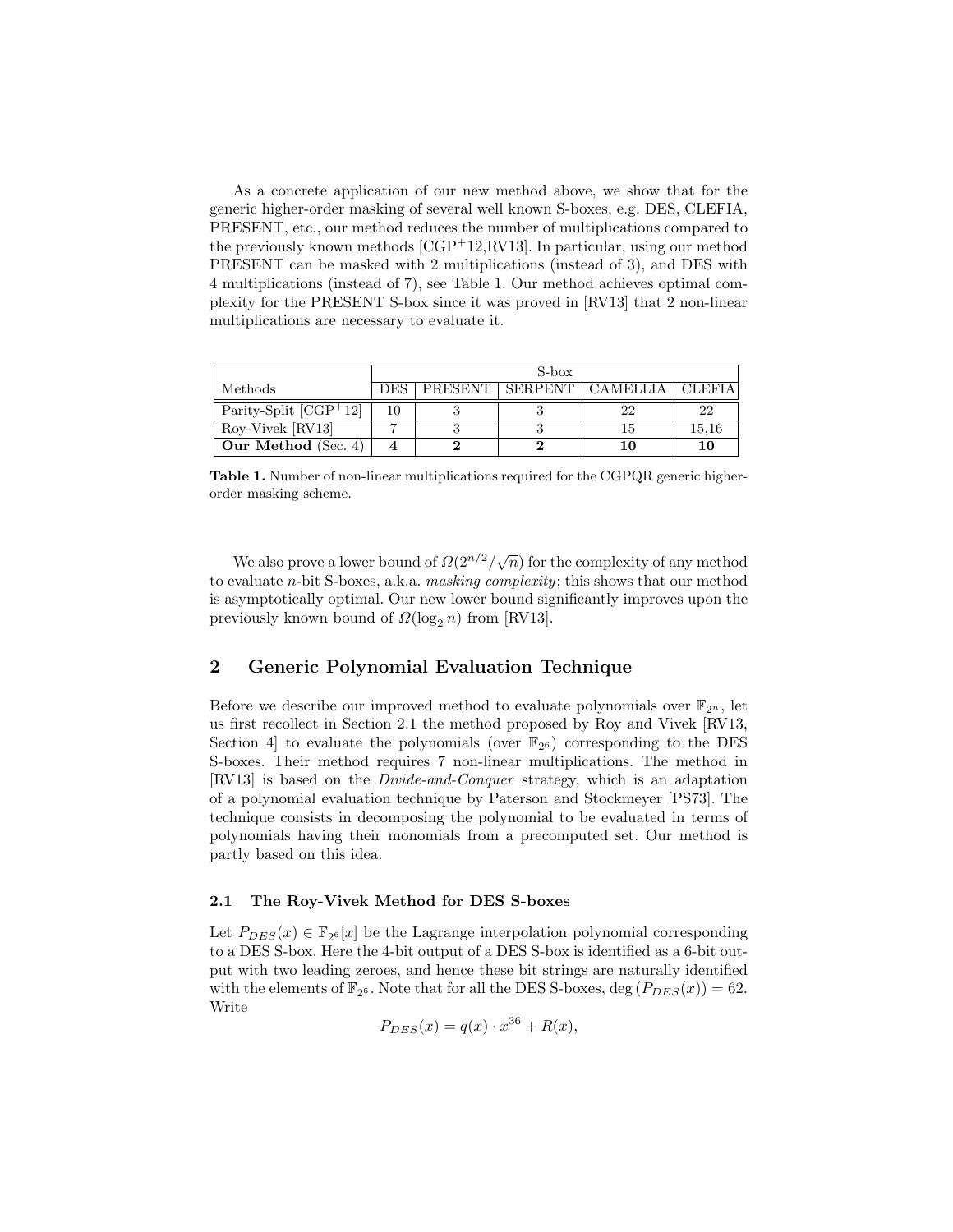where  $deg(R) \leq 35$  and  $deg(q) = 26$ . Then divide the polynomial  $R(x) - x^{27}$  by  $q(x)$ :

$$
R(x) - x^{27} = c(x) \cdot q(x) + s(x),
$$

where  $deg(c) \leq 9$  and  $deg(s) \leq 25$ , which gives

$$
P_{DES}(x) = (x^{36} + c(x)) \cdot q(x) + x^{27} + s(x).
$$

Next decompose the polynomials  $q(x)$  and  $x^{27} + s(x)$  in a similar way but, instead, dividing first by  $x^{18}$ , and then using  $x^9$  as the "correction term". One gets

$$
q(x) = (x^{18} + c_1(x)) \cdot q_1(x) + x^9 + s_1(x),
$$
  

$$
x^{27} + s(x) = (x^{18} + c_2(x)) \cdot q_2(x) + x^9 + s_2(x)
$$

where  $deg(q_1) = 8$ ,  $deg(c_1) \leq 9$ ,  $deg(s_1) \leq 7$ ,  $deg(q_2) = 9$ ,  $deg(c_2) \leq 8$ , and  $deg(s_2) \leq 8$ . Finally,

$$
P_{DES}(x) = (x^{36} + c(x)) \cdot \left( ((x^{18} + c_1(x)) \cdot q_1(x)) + (x^9 + s_1(x)) \right) + \left( (x^{18} + c_2(x)) \cdot q_2(x) + (x^9 + s_2(x)) \right).
$$
 (2)

In [RV13], the monomials x,  $x^2$ ,  $x^3$ ,  $x^4$ ,  $x^5$ ,  $x^6$ ,  $x^7$ ,  $x^8$ ,  $x^9$ ,  $x^{18}$ ,  $x^{36}$  are first evaluated using 4 non-linear multiplications. Namely a non-linear multiplication is required for each of the monomials  $x^3$ ,  $x^5$ ,  $x^7$  and  $x^9$ ; the rest of the monomials can be evaluated using linear squarings only. Each of the individual polynomials in the above expression such as  $x^{36} + c(x)$ ,  $x^{18} + c_1(x)$ ,  $q_1(x)$ , and so on, can then be evaluated for free, that is without further non-linear multiplications. To evaluate  $P_{DES}(x)$  from (2), 3 more non-linear multiplications are needed, and hence totally 7 non-linear multiplications are sufficient to evaluate a DES S-box.

To sum up, the basic idea behind the above technique is to precompute a set of monomials, and then obtain a decomposition of the required polynomial in terms of polynomials having their monomials only from the precomputed set. Note that the said decomposition is obtained in a "fixed" way that depends only on the degree of the polynomial, which is required to be of the form  $k(2^p-1)\pm c$ , for some parameters  $k$ ,  $p$  and  $c$ ; we refer to [RV13] for more details.

In the new method we propose next, we also precompute a set of monomials as above, but we also include every other monomial that can be computed for free by the squaring operation; that is we always generate the full cyclotomic class for any computed monomial. Then we try to decompose the polynomial as a sum of product of two polynomials having their monomials from the precomputed set. One of the two polynomials in every summand is randomly chosen, and we try to determine the other polynomial by solving (for unknown coefficients) the system of linear equations obtained by evaluating the polynomial at every point of the domain  $\mathbb{F}_{2^n}$ . This approach of determining the unknown coefficients of the polynomials is similar to the Lagrange interpolation technique.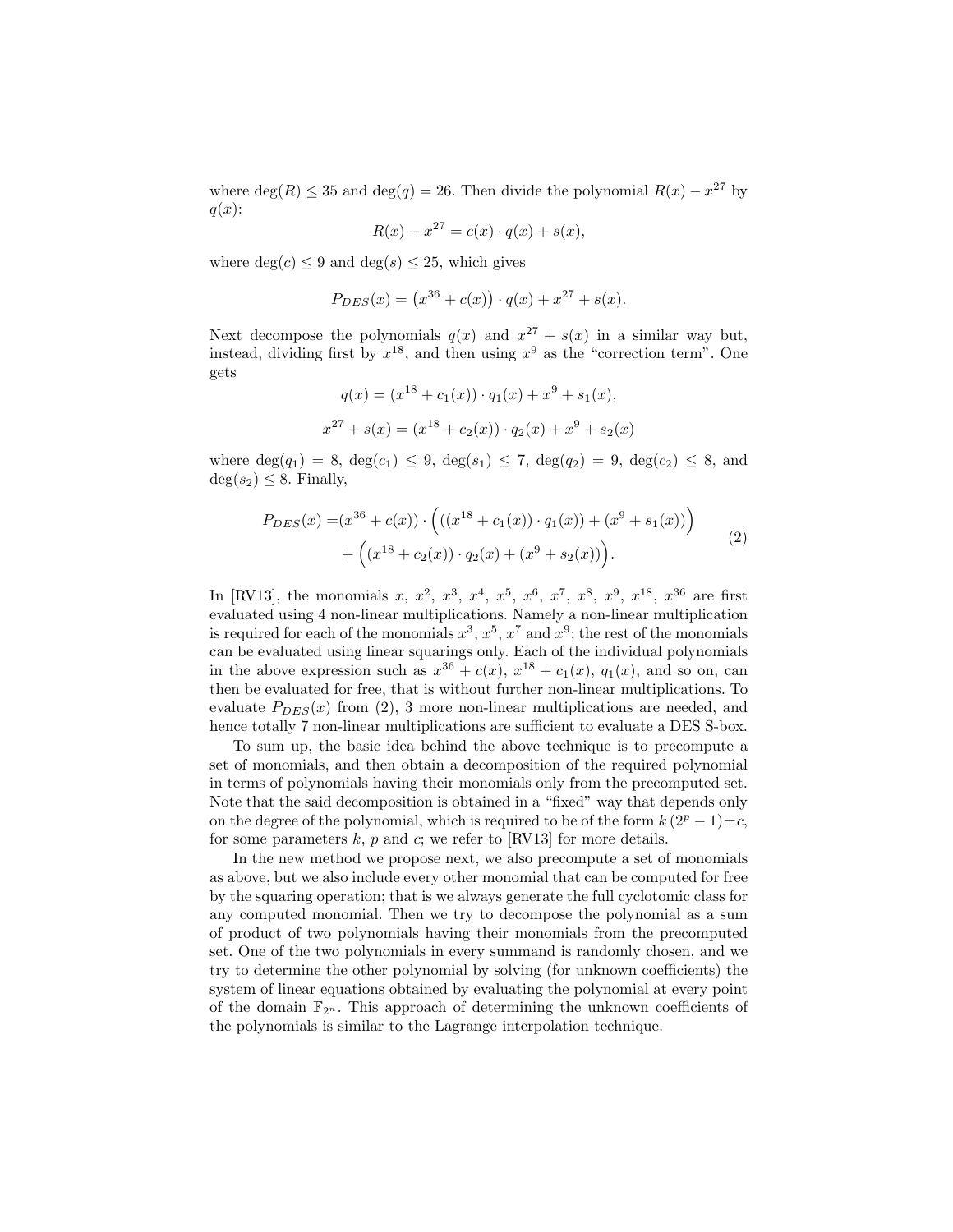#### 2.2 Our New Generic Method

Let us first recollect the notion of cyclotomic class over  $\mathbb{F}_{2^n}$  and introduce some notations. The cyclotomic class of  $\alpha$  w.r.t.  $n (n \geq 1, 0 \leq \alpha \leq 2^{n} - 2)$ , denoted by  $C_{\alpha}$ , is defined as the set of integers

$$
C_{\alpha} = \{ \alpha \cdot 2^{i} \pmod{2^{n} - 1} : i = 0, 1, ..., n - 1 \}.
$$

Intuitively,  $C_{\alpha}$  corresponds to the exponents of all the monomials that can be computed from  $x^{\alpha} \in \mathbb{F}_{2^n}[x]$  using only the squaring operations (modulo  $x^{2^n}+x$ ). Since our goal is only to evaluate polynomials over  $\mathbb{F}_{2^n}$ , we will be actually working in the ring  $\mathbb{F}_{2^n}[x]/(x^{2^n}+x)$ , which is an abuse of the notation  $\mathbb{F}_{2^n}[x]$ . In other words, we treat any polynomial  $P(x) \in \mathbb{F}_{2^n}[x]$  to be the same as  $P(x)$ modulo  $x^{2^n} + x$ ; hence  $P(x)$  has degree at most  $2^n - 1$ .

By  $d \stackrel{\$}{\leftarrow} D$  we denote an element  $d$  chosen uniformly at random from a set D. For any subset  $\Lambda \subseteq \{0, 1, \ldots, 2^n - 2\}, x^{\Lambda}$  denotes the set of monomials  $x^{\Lambda} = \{x^i : i \in \Lambda\} \subseteq \mathbb{F}_{2^n}[x]$ . Finally we denote by  $\mathcal{P}(x^{\Lambda})$  the set of all polynomials in  $\mathbb{F}_{2^n}[x]$  whose monomials are only from the set  $x^{\Lambda}$ .

**Description.** Consider an  $n$ -bit to  $n$ -bit S-Box represented by a polynomial  $P(x) \in \mathbb{F}_{2^n}[x]$ . We consider a collection S of  $\ell$  cyclotomic classes w.r.t. n:

$$
S = \{C_{\alpha_1=0}, C_{\alpha_2=1}, C_{\alpha_3}, \dots, C_{\alpha_\ell}\}.
$$
 (3)

Also, define L as the set of all integers in the cyclotomic classes of  $\mathcal{S}$ :

$$
L = \bigcup_{C_i \in \mathcal{S}} C_i. \tag{4}
$$

We choose the set S of  $\ell$  cyclotomic classes in (3) so that the set of corresponding monomials  $x^L$  from S can be computed using only  $\ell - 2$  non-linear multiplications. We require that every monomial  $x^0, x^1, \ldots, x^{2^n-1}$ , can be written as product of some two monomials in  $\mathcal{P}(x^L)$ . Moreover, we try to choose only those cyclotomic classes with the maximum number of  $n$  elements (except  $C_0$  which has only a single element). This gives

$$
|L| = 1 + n \cdot (\ell - 1). \tag{5}
$$

Next, we generate  $t-1$  random polynomials  $q_i(x) \stackrel{\$}{\leftarrow} \mathcal{P}(x^L)$  that have their monomials only in  $x^L$ . Suitable values for the parameters t and |L| will be determined later. Then, we try to find t polynomials  $p_i(x) \in \mathcal{P}(x^L)$  such that

$$
P(x) = \sum_{i=1}^{t-1} p_i(x) \cdot q_i(x) + p_t(x).
$$
 (6)

It is easy to see that the coefficients of the  $p_i(x)$  polynomials can be obtained by solving a system of linear equations in  $\mathbb{F}_{2^n}$ , as in the Lagrange interpolation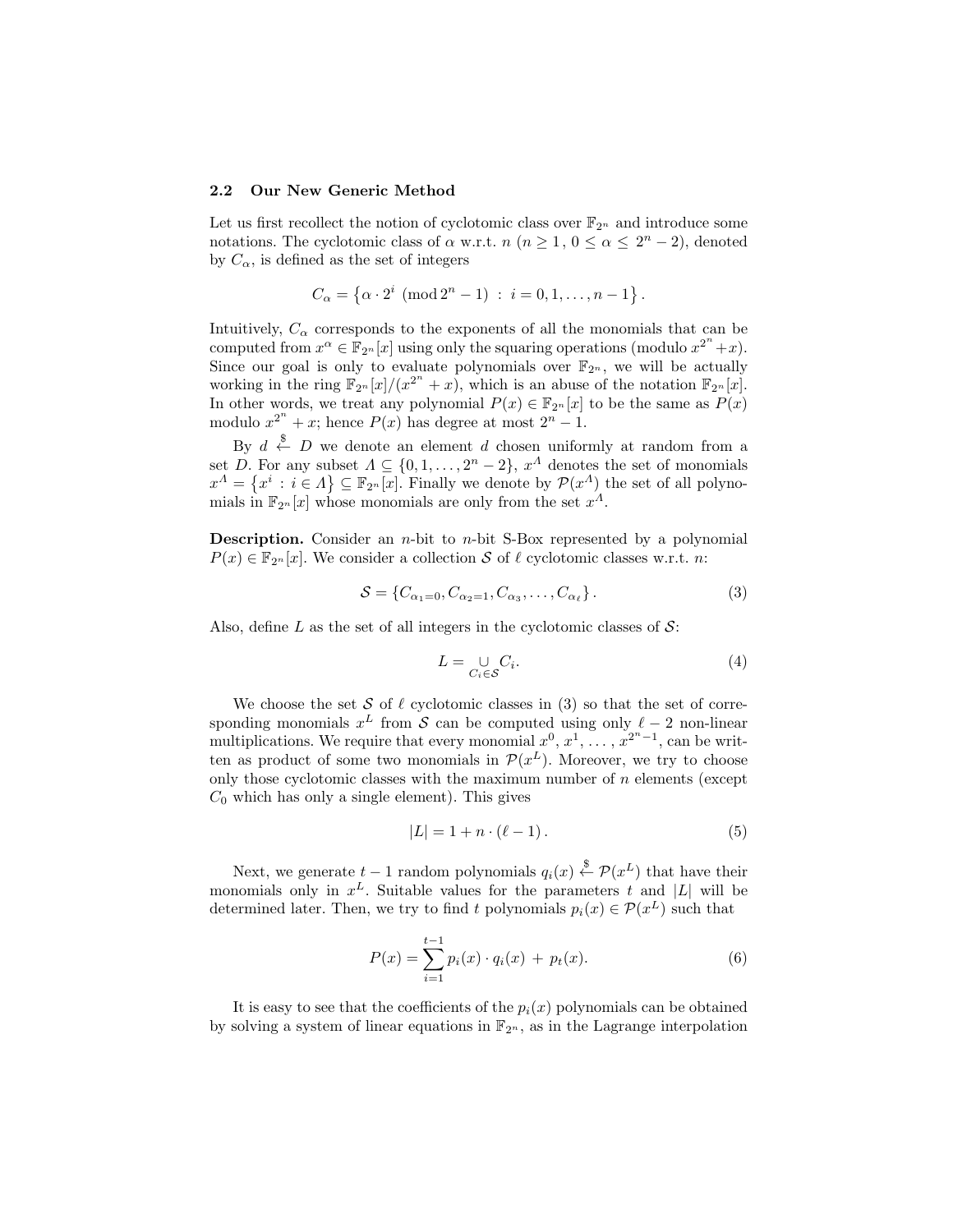theorem. More precisely, to find the polynomials  $p_i(x)$ , we solve the following system of linear equations over  $\mathbb{F}_{2^n}$ :

$$
A \cdot c = b \tag{7}
$$

where the matrix  $\vec{A}$  is obtained by evaluating the R.H.S. of (6) at every element of  $\mathbb{F}_{2^n}$ , and by treating the unknown coefficients of  $p_i(x)$  as variables. This matrix has  $2^n$  rows and  $t \cdot |L|$  columns, since each of the t polynomials  $p_i(x)$  has  $|L|$ unknown coefficients. The matrix A can also be written as a block concatenation of smaller matrices:

$$
A = (A_1 | A_2 | \dots | A_t), \tag{8}
$$

where  $A_i$  is a  $2^n \times |L|$  matrix corresponding to the product  $p_i(x) \cdot q_i(x)$ . Let  $a_j \in \mathbb{F}_{2^n}$   $(j = 0, 1, \ldots, 2^n - 1)$  be all the field elements and  $p_i(x)$  consists of the monomials  $x^{k_1}, x^{k_2}, \ldots, x^{k_{|L|}} \in x^L$ . Then, the matrix  $A_i$  has the following structure:

$$
A_{i} = \begin{pmatrix} a_{0}^{k_{1}} \cdot q_{i}(a_{0}) & a_{0}^{k_{2}} \cdot q_{i}(a_{0}) & \dots & a_{0}^{k_{|L|}} \cdot q_{i}(a_{0}) \\ a_{1}^{k_{1}} \cdot q_{i}(a_{1}) & a_{1}^{k_{2}} \cdot q_{i}(a_{1}) & \dots & a_{1}^{k_{|L|}} \cdot q_{i}(a_{1}) \\ a_{2}^{k_{1}} \cdot q_{i}(a_{2}) & a_{2}^{k_{2}} \cdot q_{i}(a_{2}) & \dots & a_{2}^{k_{|L|}} \cdot q_{i}(a_{2}) \\ \vdots & \vdots & \dots & \vdots \\ a_{2^{n}-1}^{k_{1}} \cdot q_{i}(a_{2^{n}-1}) & a_{2^{n}-1}^{k_{2}} \cdot q_{i}(a_{2^{n}-1}) & \dots & a_{2^{n}-1}^{k_{|L|}} \cdot q_{i}(a_{2^{n}-1}) \end{pmatrix}
$$
(9)

The unknown vector  $\boldsymbol{c}$  in (7) corresponds to the unknown coefficients of the polynomials  $p_i(x)$ . The vector **b** is formed by evaluating  $P(x)$  at every element of  $\mathbb{F}_{2^n}$ . Note that since  $P(x)$  corresponds to an S-box, the vector **b** can be directly obtained from the corresponding S-box lookup table.

If the matrix A has rank  $2^n$ , then we are able to guarantee that the decomposition in (6) exists for every polynomial  $P(x)$ . To be of full rank  $2^n$  the matrix must have a number of columns  $\geq 2^n$ . This gives us the necessary condition

$$
t \cdot |L| \ge 2^n. \tag{10}
$$

We stress that (10) is only a necessary condition. Namely we don't know how to prove that the matrix A will be full rank when the previous condition is satisfied; this makes our algorithm heuristic. In practice for random polynomials  $q_i(x)$  we almost always obtain a full rank matrix under condition (10).

From (5), we get the condition

$$
t \cdot (1 + n \cdot (\ell - 1)) \ge 2^n \tag{11}
$$

where t is the number of polynomials  $p_i(x)$  and  $\ell$  the number of cyclotomic classes in the set S, to evaluate a polynomial  $P(x)$  over  $\mathbb{F}_{2^n}$ .

We summarize the above method in Algorithm 1 below. The number of nonlinear multiplications required in the combining step (6) is  $t-1$ . As mentioned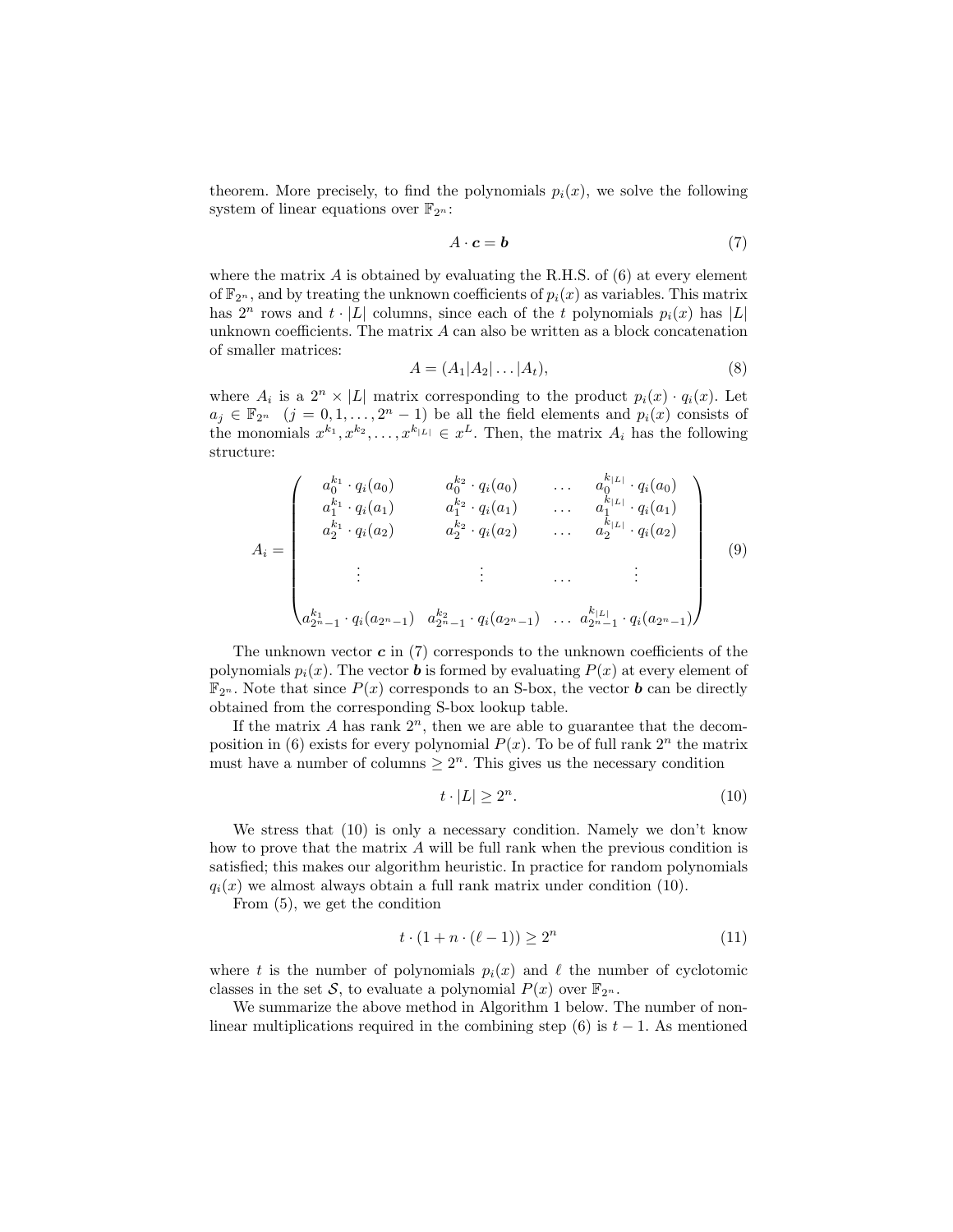earlier, we need  $\ell$  – 2 non-linear multiplications to precompute the set  $x^L$ . Hence the total number of non-linear multiplications required is then

$$
N_{mult} = \ell - 2 + t - 1 = \ell + t - 3. \tag{12}
$$

where t is the number of polynomials  $p_i(x)$  and  $\ell$  the number of cyclotomic classes in the set  $S$ .

# Algorithm 1 New generic polynomial decomposition algorithm

**Input:**  $P(x) \in \mathbb{F}_{2^n}[x]$ .

**Output:** Polynomials  $p_i(x)$ ,  $q_i(x)$  such that  $P(x) = \sum_{i=1}^{t-1} p_i(x) \cdot q_i(x) + p_t(x)$ .

- 1: Choose  $\ell$  cyclotomic classes  $C_{\alpha_i}$  :  $L \leftarrow \bigcup_{i=1}^l C_{\alpha_i}$ , and the basis set  $x^L$  can be computed using  $\ell - 2$  non-linear multiplications.
- 2: Choose t such that  $t \cdot |L| \geq 2^n$ .
- 3: For  $1 \leq i \leq t$ , choose  $q_i(x) \stackrel{\$}{\leftarrow} \mathcal{P}(x^L)$ .
- 4: Construct the matrix  $A \leftarrow (A_1 | A_2 | \dots | A_t)$ , where each  $A_i$  is the  $2^n \times |L|$  matrix given by (9).
- 5: Solve the linear system  $A \cdot c = b$ , where b is the evaluation of  $P(x)$  at every element of  $\mathbb{F}_{2^n}$ .
- 6: Construct the polynomials  $p_i(x)$  from the solution vector  $\boldsymbol{c}$ .

Remark 1. If A has rank  $2^n$ , then the same set of basis polynomials  $q_i(x)$  will yield a decomposition as in (6) for any polynomial  $P(x)$ . That is, the matrix A is independent from the polynomial  $P(x)$  to be evaluated.

Remark 2. Our decomposition method is heuristic because for a given n in  $\mathbb{F}_{2^n}$ we do not know how to guarantee that the matrix  $A$  has full rank  $2^n$ . However for typical values of n, say  $n = 4, 6, 8$ , we can definitely check that the matrix A has full rank, for a particular choice of random polynomials  $q_i(x)$ . Then any polynomial  $P(x)$  can be decomposed using these polynomials  $q_i(x)$ . In other words for a given  $n$  we can once and for all generate the random polynomials  $q_i(x)$  and check that the matrix A has full rank  $2^n$ , which will prove that any polynomial  $P(x) \in \mathbb{F}_{2^n}[x]$  can then be decomposed as above. In summary our method is heuristic for large values of n, but can be proven for small values of  $n$ . Such proof requires to compute the rank of a matrix with  $2<sup>n</sup>$  rows and a slightly larger number of columns, which takes  $\mathcal{O}(2^{3n})$  time using Gaussian elimination.

**Asymptotic Analysis.** Substituting (12) in (11) to eliminate the parameter  $\ell$ , we get

$$
t \cdot (1 + n \cdot (N_{mult} - t + 2)) \ge 2^n,
$$
  

$$
\implies N_{mult} \ge \frac{2^n}{n \cdot t} + t - \left(2 + \frac{1}{n}\right).
$$
 (13)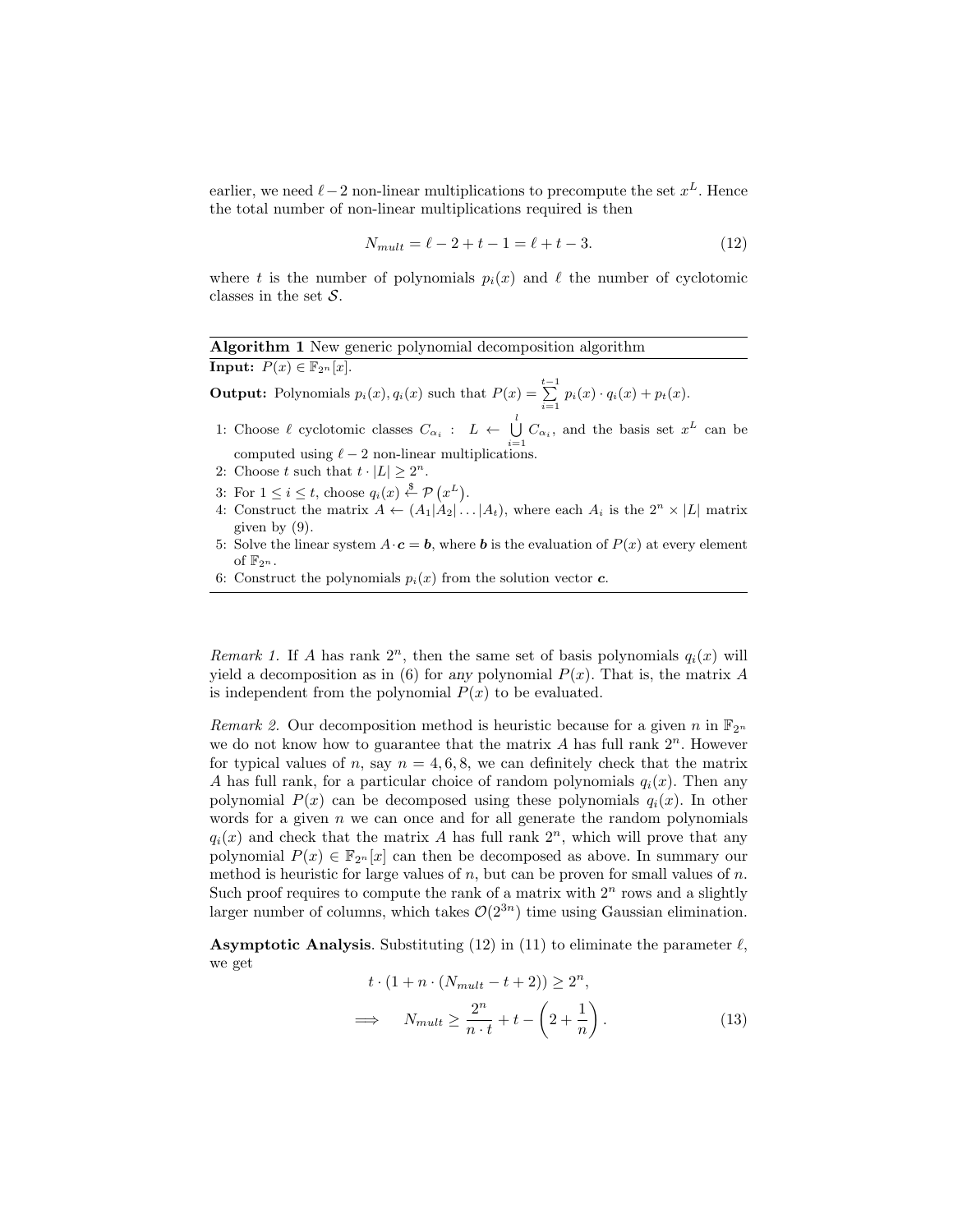The R.H.S. of the above expression is minimized when  $t \approx \sqrt{\frac{2^n}{n}}$ , and hence we obtain

$$
N_{mult} \ge 2 \cdot \sqrt{\frac{2^n}{n}} - \left(2 + \frac{1}{n}\right). \tag{14}
$$

Hence, our heuristic method requires  $\mathcal{O}(\sqrt{2^n/n})$  non-linear multiplications, which is asymptotically slightly better than the Parity-Split method  $[CGP+12]$ , which has proven complexity  $\mathcal{O}(\sqrt{2^n})$ . If one has to rigorously establish the above bound for our method, then we may have to prove the following statements, which we leave as open problems:

- We can sample the collection  $S$  of cyclotomic classes in (3), each having maximal length n (other than  $C_0$ ), using at most  $\ell - 2$  non-linear multiplications.
- The condition  $t \cdot |L| \geq 2^n$  suffices to ensure that the matrix A has full rank  $2^n$ .

Table 2 lists the expected minimum number of non-linear multiplications, as determined by (14), for binary fields  $\mathbb{F}_{2^n}$  of practical interest. It also lists the actual number of non-linear multiplications that suffices to evaluate any polynomial, for which we have verified that the matrix  $A$  has full rank  $2<sup>n</sup>$ , for a particular random choice of the  $q_i(x)$  polynomials. We also provide a performance comparison of our method with that of the Cyclotomic Class and the Parity-Split methods from  $[CGP+12]$ . Here we do not compare with the results from [RV13] since that work is mainly concerned with the optimization of specific S-boxes and polynomials of specific degrees; however such comparison will be made for specific S-boxes in Section 4. In Appendix B, we list the specific choice of parameters t and L that we used in this experiment.

| $\boldsymbol{n}$                                |   |   |   |    |    |
|-------------------------------------------------|---|---|---|----|----|
| Cyclotomic Class method $[CGP+12]$              |   |   |   | 33 |    |
| Parity-Split method $\sqrt{CGP+12}$             |   |   |   | າາ | 46 |
| Expected minimum value of $N_{mult}$ (cf. (14)) |   | 3 |   |    | 19 |
| Achievable value of $N_{mult}$                  | ി |   | 5 |    | 19 |

**Table 2.** Minimum values of  $N_{mult}$ 

Counting the Linear Operations. From (5) and (6), we get  $(2t-1) \cdot (|L| 1+(t-1)$  as an upper-bound on the number of addition operations required to evaluate  $P(x)$ . This is because each of the  $2t-1$  polynomials  $p_i(x)$  and  $q_i(x)$ in (6) have (at most)  $|L|$  terms, and there are t summands in (6). From (10), we get:

$$
(2t-1)\cdot(|L|-1) + (t-1) \le 2t |L| \approx 2 \cdot 2^n
$$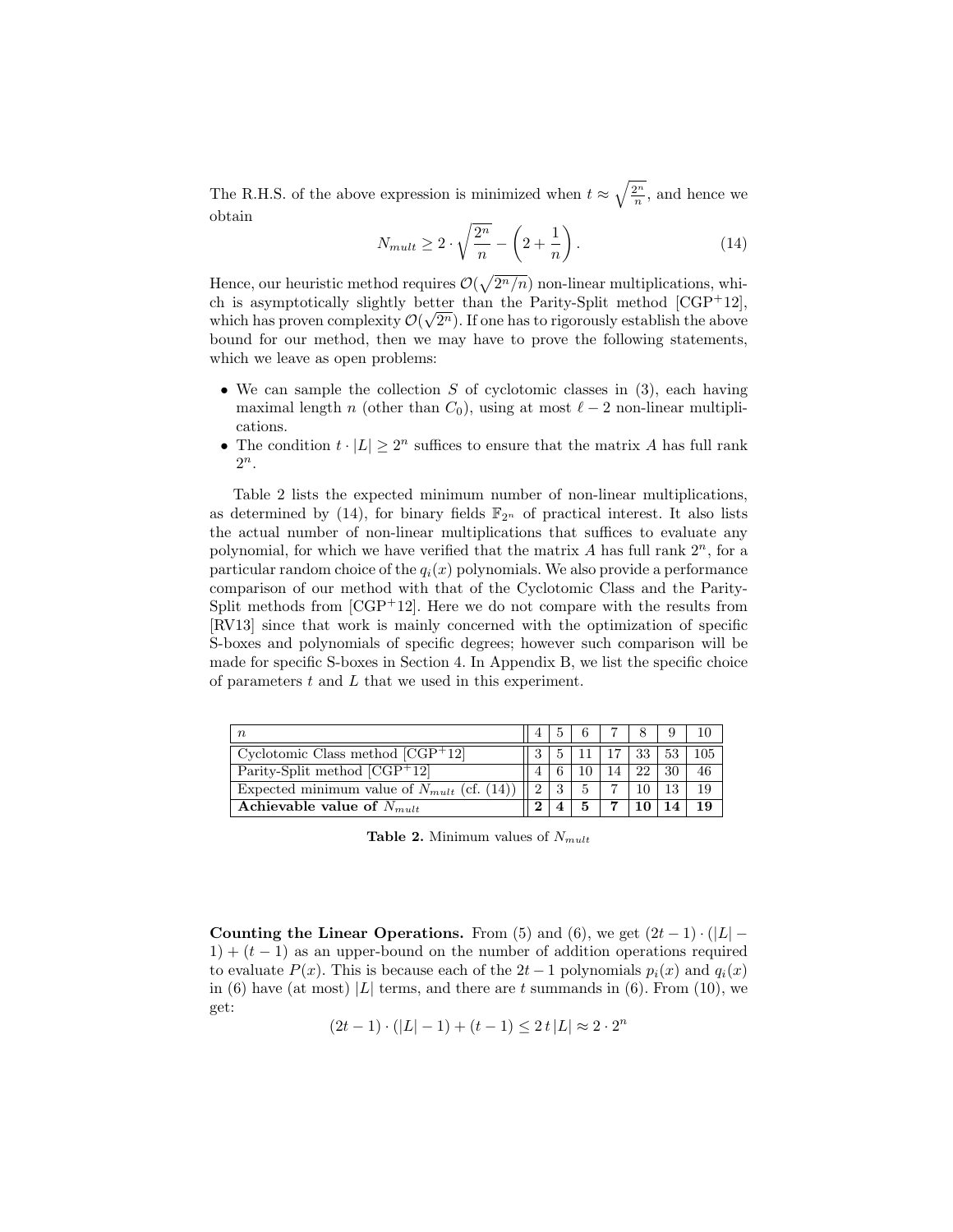Similarly, we get  $(2t-1) \cdot |L| \approx 2 \cdot 2^n$  as an estimate for the number of scalar multiplications. Since the squaring operations are used only to compute the list multiplications. Since the squaring operations are used only<br>  $L$ , we need  $|L| - \ell \leq |L| \approx \sqrt{n \cdot 2^n}$  many of them (cf. (13)).

## 3 New Lower Bound for Polynomial Evaluation

In this section, we show that our method from the previous section is asymptotically optimal. More precisely, we show that to evaluate any polynomial over  $\mathbb{F}_{2^n}$ , any algorithm must use at least  $\mathcal{O}(\sqrt{2^n/n})$  non-linear multiplications. This improves the previously known bound of  $\Omega(\log_2 n)$  from [RV13].

To establish our lower bound we first need a formal model that describes polynomial evaluation over  $\mathbb{F}_{2^n}$ . Such a model, the  $\mathbb{F}_{2^n}$ -polynomial chain, has been described in [RV13, Section 3]. For the sake of completeness, we briefly recollect the definition in Appendix A.

Previous Result. Let us recollect in slightly more details the previous lower bound of  $\Omega(\log_2 n)$ . The following proposition gives a lower bound on the number of non-linear multiplications necessary to evaluate a polynomial  $P(x)$ , a.k.a. non-linear complexity of  $P(x)$ , as the maximum of the quantity necessary to evaluate its monomials. Let  $\mathcal{M}(P(x))$  denote the non-linear complexity of  $P(x)$ . If  $P(x)$  corresponds to an n-bit S-box S, then  $\mathcal{M}(P(x))$  is also called the masking complexity of S.

**Proposition 1.** [[RV13], Proposition 3] Let  $P(x) := \sum_{i=0}^{2^n-1} a_i x^i$  be a polynomial in  $\mathbb{F}_{2^n}[x]$ . Then

$$
\mathcal{M}(P(x)) \ge \max_{\substack{0 \le i < 2^n - 1 \\ a_i \neq 0}} m_n(i),
$$

where  $m_n(i)$  is the length of the shortest cyclotomic-class (CC) addition chain of i w.r.t. n.

The following result gives a lower bound on the value of  $m_n(i)$  in terms of the Hamming weight of i.

**Proposition 2.** [[RV13], Proposition 1]  $m_n(i) \geq \lceil \log_2(\nu(i)) \rceil$ , where  $\nu(i)$  is the Hamming weight of the binary representation of  $i$   $(0 \le i \le 2<sup>n</sup> - 2)$ .

Since  $\nu(2^n - 2) = n - 1$ , hence polynomials having the monomial  $x^{2^n - 2}$  will have non-linear complexity at least  $\log_2(n-1)$ . Hence  $\Omega(\log_2 n)$  is a lower bound on the number of necessary non-linear multiplications required to evaluate polynomials over  $\mathbb{F}_{2^n}$ .

New Lower Bound. Our technique to prove the lower bound of  $\Omega(\sqrt{2^n/n})$ on the non-linear complexity is similar to the one used in the proof of [PS73, Theorem 2]. But we would like to emphasize that their result is not applicable to our setting since they work over the integers and the cost model used there is different from the one used in our case.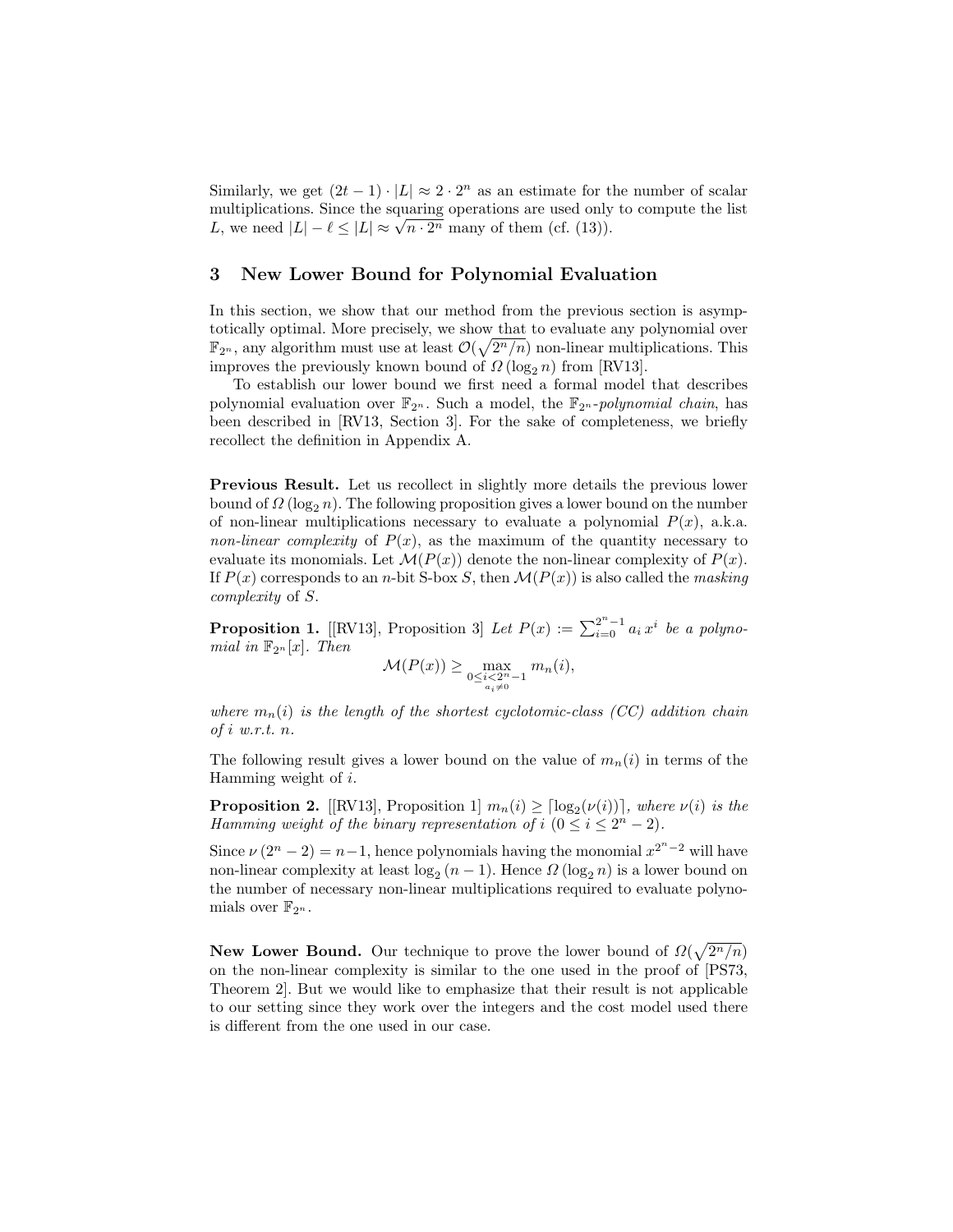$\sqrt{\frac{2^n}{n}}-2.$ **Proposition 3.** There exists a polynomial  $P(x) \in \mathbb{F}_{2^n}[x]$  such that  $\mathcal{M}(P(x)) \geq$ 

*Proof.* At a more abstract level, an  $\mathbb{F}_{2^n}$ -polynomial chain evaluating  $P(x) \in$  $\mathbb{F}_{2^n}[x]$  that uses r non-linear multiplications  $(r \geq 0)$  can be equivalently described as a sequence  $\mathcal Z$  of polynomials  $z_{-1}, z_0, \ldots, z_r$ , where

$$
z_{-1} = 1,
$$
  
\n
$$
z_0 = x,
$$
  
\n
$$
z_k = \left(\beta_{k,-1} + \sum_{i=0}^{k-1} \sum_{j=0}^{n-1} \beta_{k,i,j} z_i^{2^j}\right) \cdot \left(\beta'_{k,-1} + \sum_{i=0}^{k-1} \sum_{j=0}^{n-1} \beta'_{k,i,j} z_i^{2^j}\right)
$$
  
\n(mod  $x^{2^n} + x$ ), (15)

where  $k = 1, 2, ..., r$ ,  $\beta_{k, -1}, \beta'_{k, -1}, \beta_{k, i, j}, \beta'_{k, i, j} \in \mathbb{F}_{2^n}$ . Lastly,

$$
P(x) = \beta_{r+1,-1} + \sum_{i=0}^{r} \sum_{j=0}^{n-1} \beta_{r+1,i,j} z_i^{2^j} \pmod{x^{2^n} + x},\tag{16}
$$

where again  $\beta_{r+1,-1}, \beta_{r+1,i,j} \in \mathbb{F}_{2^n}$ .

Since the squaring operation is  $\mathbb{F}_2$ -linear in  $\mathbb{F}_{2^n}$ , and that  $x^{2^n} = x$  for all  $x \in \mathbb{F}_{2^n}$ , it is easy to see that any polynomial that can be evaluated using at most  $t$  non-linear multiplications will be of the form as given in  $(16)$ .

The number of parameters  $\beta_{k,-1}, \beta'_{k,-1}, \beta_{k,i,j}, \beta'_{k,i,j}$  in (15) for a given value of k  $(k = 1, \ldots, r)$  is  $2 \cdot (k \cdot n + 1)$ . In (16), the number of parameters  $\beta_{r+1,-1}$ ,  $\beta_{r+1,i,j}$  is  $(r+1) \cdot n+1$ . Totally, the number of parameters are

$$
(r+1)n + 1 + \sum_{k=1}^{r} 2(kn + 1).
$$

Since there are only  $\left|\mathbb{F}_{2^n}\right|^{2^n}$  distinct polynomials in  $\mathbb{F}_{2^n}[x]$  (i.e. up to evaluation), and a given set of values for the parameters enables to evaluate a single polynomial only, we get the following necessary condition to evaluate all polynomials over  $\mathbb{F}_{2^n}[x]$ 

$$
|\mathbb{F}_{2^n}|^{(r+1)n+1+\sum_{k=1}^r 2(kn+1)} \ge |\mathbb{F}_{2^n}|^{2^n},
$$
  
\n
$$
\implies (r+1)n+1+\sum_{k=1}^r 2(kn+1) \ge 2^n,
$$
  
\n
$$
\implies n \cdot r^2 + (2n+2) \cdot r - (2^n - n - 1) \ge 0,
$$
  
\n
$$
\implies r \ge \sqrt{\frac{2^n}{n}} - 2.
$$
 (17)

Hence there exists polynomials over  $\mathbb{F}_{2^n}$  that require  $\Omega(\sqrt{2^n/n})$  non-linear multiplications to evaluate them.  $\Box$ 

The above proposition shows that our new method from Section 2.2 is asymptotically optimal.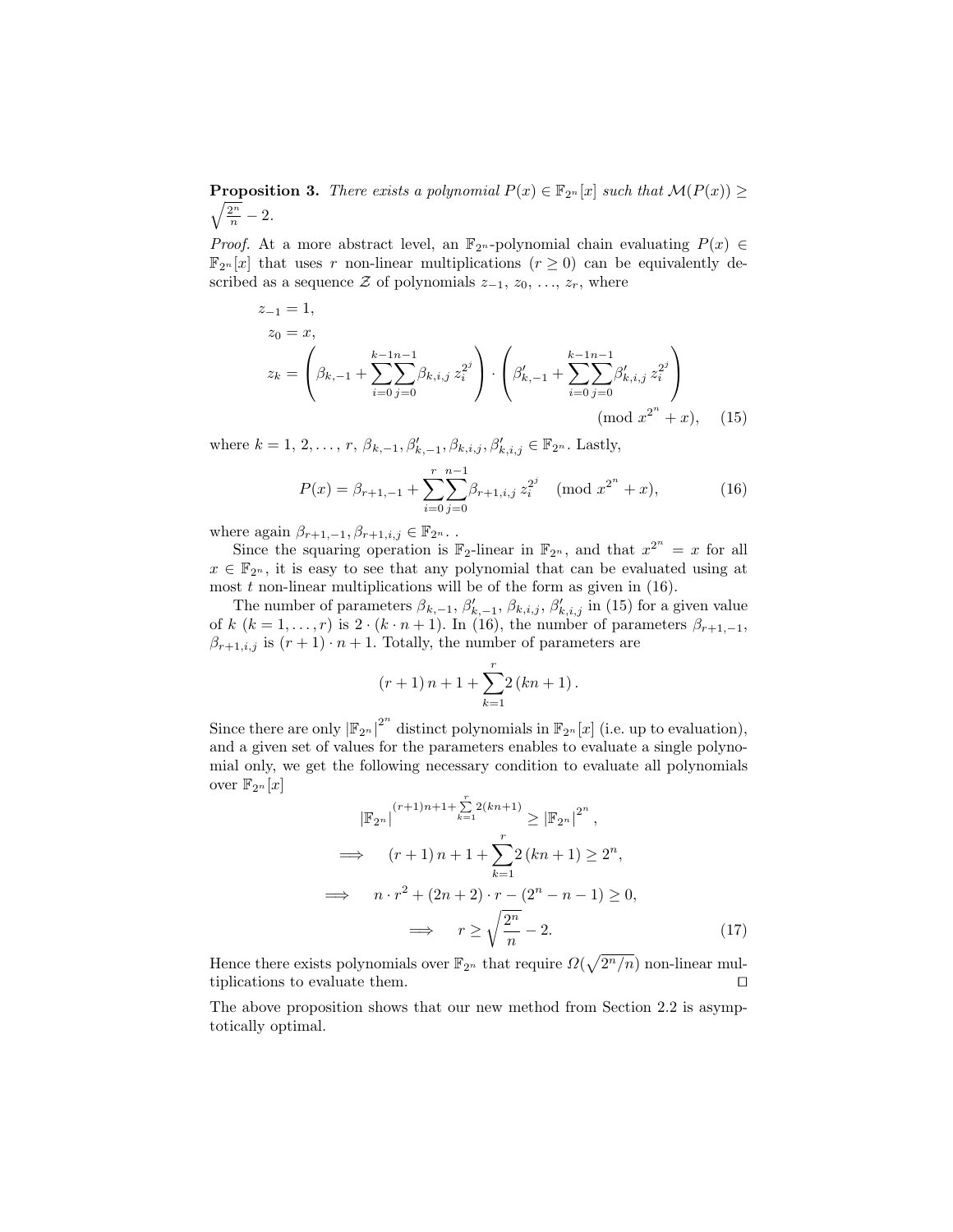**Concrete Lower Bound.** In Table 3 we compare, for various values of  $n$ , the previously known lower bound for non-linear complexity with the new lower bound as determined by (17).

| Previous lower bound $[CGP+12,RV13]$ | $\Omega$ |  |  |  |  |
|--------------------------------------|----------|--|--|--|--|
| Our lower bound $(cf. (17))$         |          |  |  |  |  |

Table 3. Lower bound for non-linear complexity in  $\mathbb{F}_{2^n}$ .

Note that there is still a gap between the lower bound from Table 3 and the achievable value of  $N_{mult}$  for our method in Table 2. This is because in our method the decomposition of  $P(x)$  as

$$
P(x) = \sum_{i=1}^{t-1} p_i(x) \cdot q_i(x) + p_t(x)
$$
\n(18)

is performed by first generating the polynomials  $q_i(x)$  randomly and independently of  $P(x)$ , in order to have a linear system of equations over the coefficients of  $p_i(x)$ . Instead one could try to solve (18) for both the  $p_i(x)$  and the  $q_i(x)$ polynomials simultaneously; however this gives a quadratic system of equations, which is much harder to solve.

## 4 Application to various S-boxes

In this section, we apply the generic method described in Section 2, to several well known S-boxes. Using our new method, we reduce the number of nonlinear multiplications required in each case, resulting in an improvement over the previously known techniques.

We stress that in our method for an  $n$ -bit S-box, the maximum number of non-linear multiplications required is invariant of the choice of the S-box when  $n$  is fixed. Hence, the number of non-linear multiplications obtained for a fixed n actually provides an upper bound on the masking complexity of an S-box of size n.

#### 4.1 CLEFIA and Other 8-bit S-boxes

The CLEFIA block cipher has two 8-bit S-boxes  $[SSA<sup>+</sup>07]$ . Let us denote the S-box lookup table for either of the S-boxes as  $S_{\text{clefia}}$ . We choose

$$
L = C_0 \cup C_1 \cup C_3 \cup C_7 \cup C_{29} \cup C_{87} \cup C_{251}.
$$
 (19)

This implies that after choosing  $t = 6$ , and then 5 basis polynomials  $q_i \stackrel{\$}{\leftarrow} \mathcal{P}(x^L)$  $(1 \leq i \leq 5)$ , the following system of equations is constructed in  $\mathbb{F}_{2}$ s: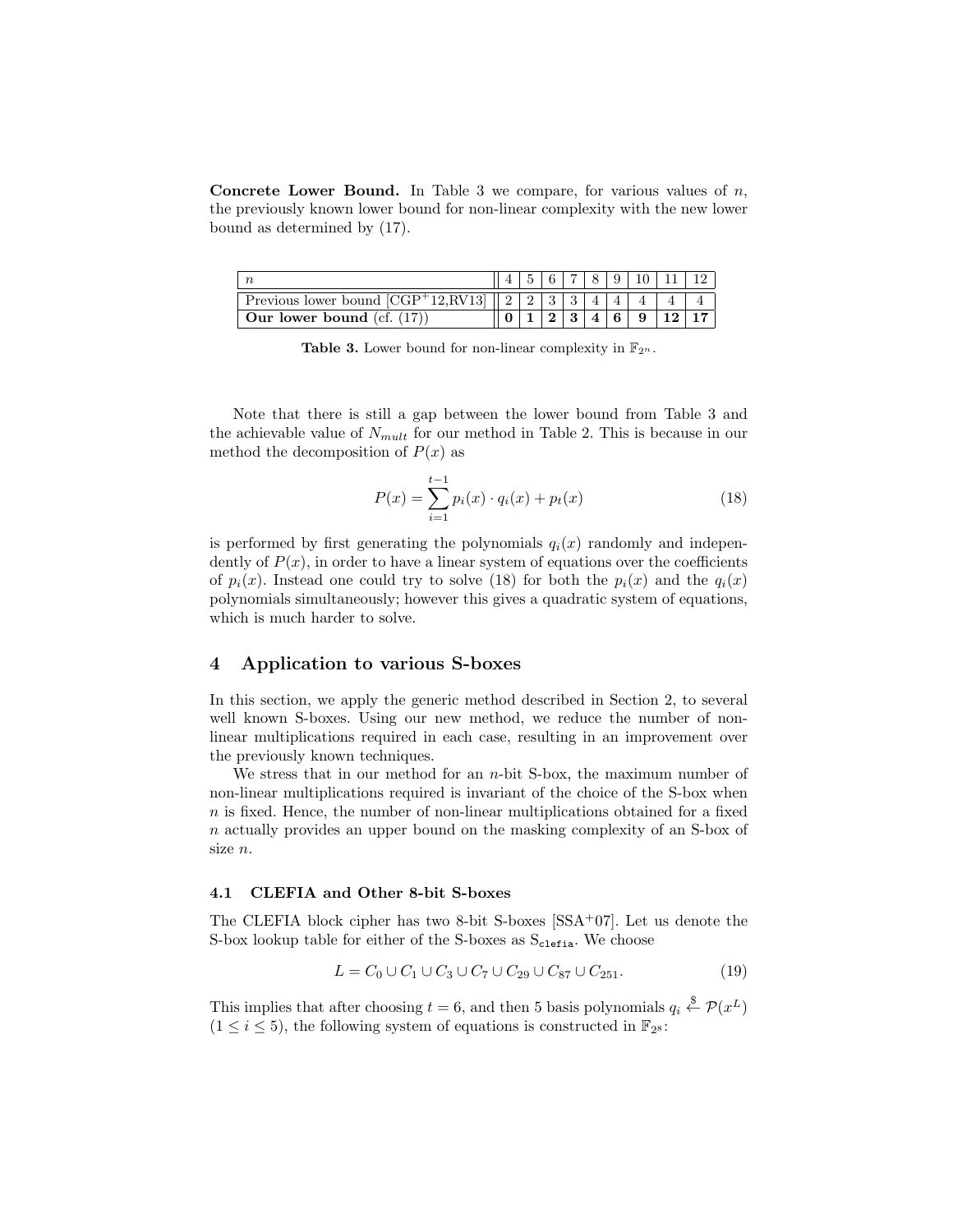$$
S_{\text{clefia}}[x_j] = \underbrace{\sum_{i=1}^{5} p_i(x_j) \cdot q_i(x_j)}_{Q} + p_6(x_j) \qquad j = 0, ..., 255. \tag{20}
$$

We have checked that for some random choice of the polynomials  $q_i(x)$  the corresponding matrix A has full rank 256, and therefore we can determine the polynomials  $p_i(x)$ . Given the solution to the above system, the S-box evaluation is then the same as evaluating the polynomial  $Q(x) + p_6(x)$ . To evaluate all the monomials in  $\{x, x^3, x^7, x^{29}, x^{87}, x^{251}\}$  we need 5 non-linear multiplications, implying that any monomial in  $x^L$ , any  $q_i(x)$  (randomly chosen from  $\mathcal{P}(x^L)$ ) and any  $p_i(x)$  can all together be evaluated with 5 non-linear multiplications. Moreover the evaluation of  $Q(x)$  requires 5 additional non-linear multiplications. Therefore the total number of non-linear multiplications required for evaluating the S-box is 10.

Note that it requires at least 4 non-linear multiplications to evaluate the polynomials corresponding to the two S-boxes of CLEFIA by any method. This is because these two polynomials over  $\mathbb{F}_{28}$  have degrees 252 (S-box  $S_0$ ) and 254  $(S-box S<sub>1</sub>)$ , and the result follows from Proposition 1.

Invariance. If we choose some other 8-bit S-box, then the matrix corresponding to the resulting system remains the same. Hence, we will still get a solution to the system for the same set of polynomials  $q_i(x)$ . This implies that we can use the same set of basis polynomials to obtain polynomials  $p_i(x)$  for any other 8-bit S-box. Hence, for any S-box of size 8, the number of non-linear multiplications is at most 10.

#### 4.2 PRESENT and Other 4-bit S-boxes

For the 4-bit S-box of PRESENT [BKL<sup>+</sup>07], we choose  $t = 2$  and  $L = C_0 \cup$  $C_1 \cup C_3$ . By selecting  $q_1 \stackrel{\$}{\leftarrow} \mathcal{P}(x^L)$ , we construct the following linear system of equations:

$$
S_{\text{present}}[x_j] = p_1(x_j) \cdot q_1(x_j) + p_2(x_j) \tag{21}
$$

The monomials used to construct  $q_1(x)$ ,  $q_2(x)$  are  $\{x, x^2, x^4, x^8, x^3, x^6, x^{12}, x^9\}$ . All of these monomials can be evaluated with a single non-linear multiplication and to evaluate  $p_1(x) \cdot q_1(x)$  we need only one more non-linear multiplication. Hence, the PRESENT S-box evaluation requires 2 multiplications. As in the case of 8-bit S-boxes, this proves that with the same  $q_1(x)$  any 4-bit S-box can be evaluated with 2 multiplications. Table 4 gives the corresponding polynomials for the PRESENT S-box.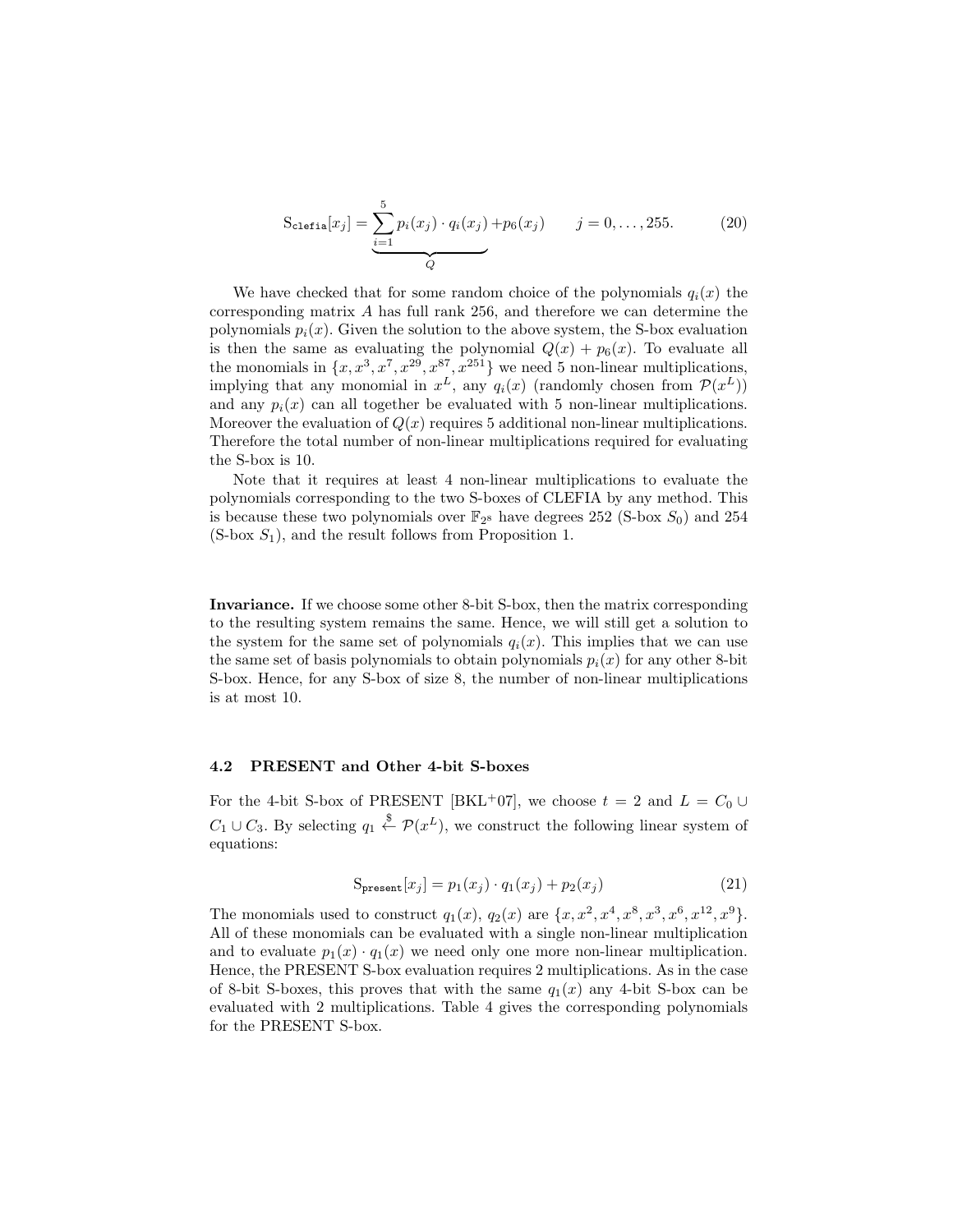| Basis Polynomial                                                                                                                                                                                                       |
|------------------------------------------------------------------------------------------------------------------------------------------------------------------------------------------------------------------------|
| $\displaystyle q_1\ \begin{vmatrix} (a^3 + a^2 + 1) \cdot x^{12} + (a^3 + a^2 + a + 1) \cdot x^9 + a^2 \cdot x^8 + x^6 + (a^3 + a^2 + a) \cdot \\ x^4 + x^2 + (a^3 + a) \cdot x + a \end{vmatrix}$                     |
| Solution to linear System                                                                                                                                                                                              |
| $p_1\ \begin{pmatrix} (a^3 + a)\cdot x^{12} + x^9 + (a^3 + a^2)\cdot x^8 + (a^2 + 1)\cdot x^6 + (a^3 + a^2 + 1)\cdot x^4 + (a^3 + a^2 + a + 1)\cdot x^3 + (a^2 + 1)\cdot x^2 + (a^2 + 1)\cdot x + a^2 \end{pmatrix} .$ |
| $p_2 (a^2+1)\cdot x^8 + (a^3+a^2+1)\cdot x^6 + (a+1)\cdot x^4 + a\cdot x^3 + x^2 + (a^3+1)\cdot x + a^2$                                                                                                               |

**Table 4.** Basis polynomial  $q_1(x)$  for 4-bit S-boxes, and solutions  $p_1(x), p_2(x)$  to PRESENT S-box. The irreducible polynomial is  $a^4 + a + 1$  over  $\mathbb{F}_2$ .

The polynomial corresponding to the PRESENT S-box has degree 14 and hence, from Proposition 1, its masking complexity is at least 2 [RV13]. This implies that our evaluation method achieves optimal complexity for the PRESENT S-box.

#### 4.3  $(m, n)$ -bit S-box: Application to DES

We now consider S-boxes whose output size n is smaller than the input size  $m$ , as for the DES S-boxes with  $m = 6$  and  $n = 4$ . We can view an  $(m, n)$ -bit S-box  $(m > n)$  as a mapping from  $\mathbb{F}_{2^m}$  to  $\mathbb{F}_{2^n}$ . Given any such S-box table S, we want to construct a system of linear equations

$$
S[x_j] = \underbrace{\sum_{i=1}^{t-1} p_i(x_j) \cdot q_i(x_j)}_{G(x)} + p_t(x_j)
$$
\n(22)

Note that each  $S[x_i]$  is an element of the smaller field  $\mathbb{F}_{2^n}$ , but each  $G(x_i)$  is an element in the larger field  $\mathbb{F}_{2^m}$ . One trivial way to remove this inconsistency is to consider  $S[x_j]$  as an element of the larger field  $\mathbb{F}_{2^m}$ , by padding the most significant bit of the S-box output with 0's. Then, we determine the polynomials  $p_i(x)$  by solving the corresponding system  $A \cdot c = S$ , as described in Section 2.2. However intuitively this is not optimal, since we are creating an artificial constraint to be satisfied by the coefficients of the polynomials  $p_i(x)$ , namely that the  $m - n$  most significant bits of  $G(x)$  must be 0, while eventually these most significant bits will simply be discarded after the evaluation of  $G(x)$ , since to get  $S(x)$  we only keep the *n* least significant bits of  $G(x)$ .

Instead, we consider the representations of the unknown coefficients of the polynomials  $p_i(x)$  in  $\mathbb{F}_2$  instead of  $\mathbb{F}_{2^m}$ , and we transform the system of linear equations (22) over  $\mathbb{F}_{2^m}$ , into a system of linear equations over  $\mathbb{F}_2$ . By doing this, from each constraint  $G(x_j)$ , we generate m equations over  $\mathbb{F}_2$ , instead of one equation over  $\mathbb{F}_{2^m}$ . Note that each of these m equations will be an affine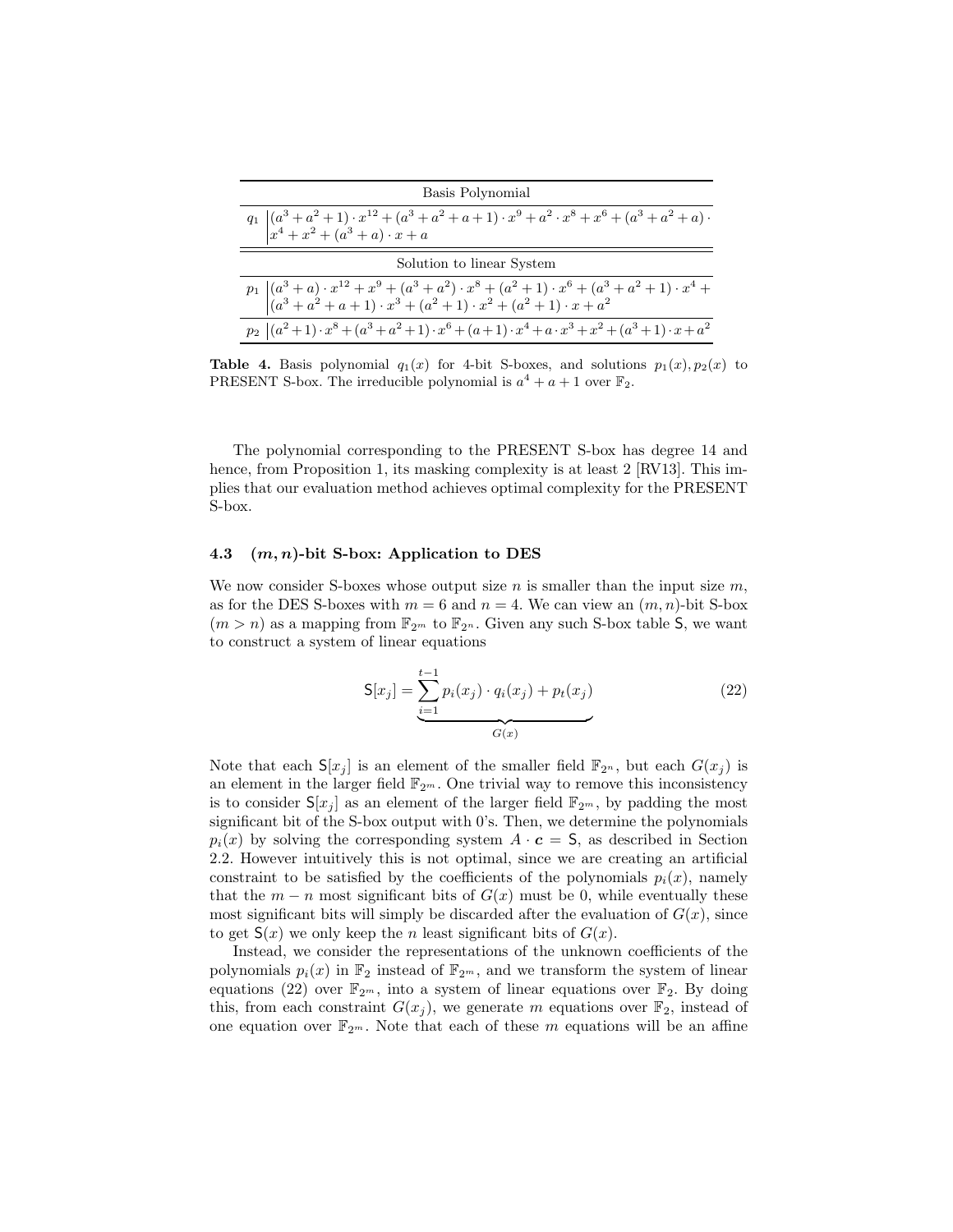combination of the unknown bits of the coefficients of the polynomials  $p_i(x)$ . Only  $n$  of these equations are actually necessary, since the output of the S-box is of size  $n$  bits. By equating each of these equations to the corresponding output bit of the S-box, we get a transformed system of linear equations  $B \cdot c = S$ , where B is an  $(n \cdot 2^m) \times (t \cdot |L| \cdot m)$  matrix over  $\mathbb{F}_2$  and L is the set of elements from the chosen cyclotomic classes. By solving this transformed system over  $\mathbb{F}_2$ we determine the polynomials  $p_i(x)$ .

Example of DES. The DES block cipher has 8 (6, 4)-bit S-boxes [oST93]. A DES S-box is a mapping from  $\mathbb{F}_{2^6}$  to  $\mathbb{F}_{2^4}$ . In [RV13], the authors consider the S-boxes as a mapping from  $\mathbb{F}_{2^6}$  to  $\mathbb{F}_{2^6}$ , where the two most significant bits of the output of S-box are fixed to 0, and as recalled in Section 2.1 the evaluation can be done with 7 non-linear multiplications. Also, for the same representation, there is a lower bound of 3 non-linear multiplications necessary to evaluate each DES S-box [RV13]. From Table 2, using our generic method over  $\mathbb{F}_{2^6}$  we can perform the evaluation with 5 non-linear multiplications. Below we show that by working over  $\mathbb{F}_2$  as explained above, only 4 non-linear multiplications are required.

We choose  $L = C_0 \cup C_1 \cup C_3 \cup C_7$ ,  $t = 3$ , and  $q_1(x), q_2(x) \stackrel{\$}{\leftarrow} \mathcal{P}(x^L)$ . Then using our method we transform the following linear system of equations

$$
S_{des}[x_j] = \underbrace{\sum_{i=1}^{2} p_i(x_j) \cdot q_i(x_j)}_{Q(x)} + p_3(x_j)
$$
 (23)

to a system over  $\mathbb{F}_2$ . That is, instead of embedding  $S_{\text{des}}$  into  $\mathbb{F}_{2^6}$ , we write the system of equations over  $\mathbb{F}_2$ . This can be done by considering the binary representation of  $x^{\alpha}$  evaluated at any given value in  $\mathbb{F}_{2^6}$ . This will give 6 equations over  $\mathbb{F}_2$  for each equation  $Q(x_j) + p_3(x_j)$ . Out of these 6 equations only 4 will be necessary since the output of DES S-box has 4-bit values. By solving this new system of linear equations over  $\mathbb{F}_2$  we can determine  $p_i(x)$  for each i.

The number of multiplications required to evaluate  $q_1(x), q_2(x)$  is 2, and  $Q(x)$ can be evaluated with 2 additional multiplications. Hence, the total number of non-linear multiplications required is only 4. In Appendix C we give an example of basis polynomials  $q_1(x)$ ,  $q_2(x)$  for DES and the solution polynomials  $p_i(x)$ corresponding to the system of linear equations for the first DES S-box  $S_1$ .

As previously, once we obtain a full rank matrix for a set of randomly fixed  $q_1(x), q_2(x)$ , for any other (6, 4)-bit S-box we can use this basis to find the corresponding polynomials  $p_i(x)$ , since the matrix A is independent from the S-box. Hence we can conclude that the masking complexity of any (6, 4)-bit S-box is at most 4.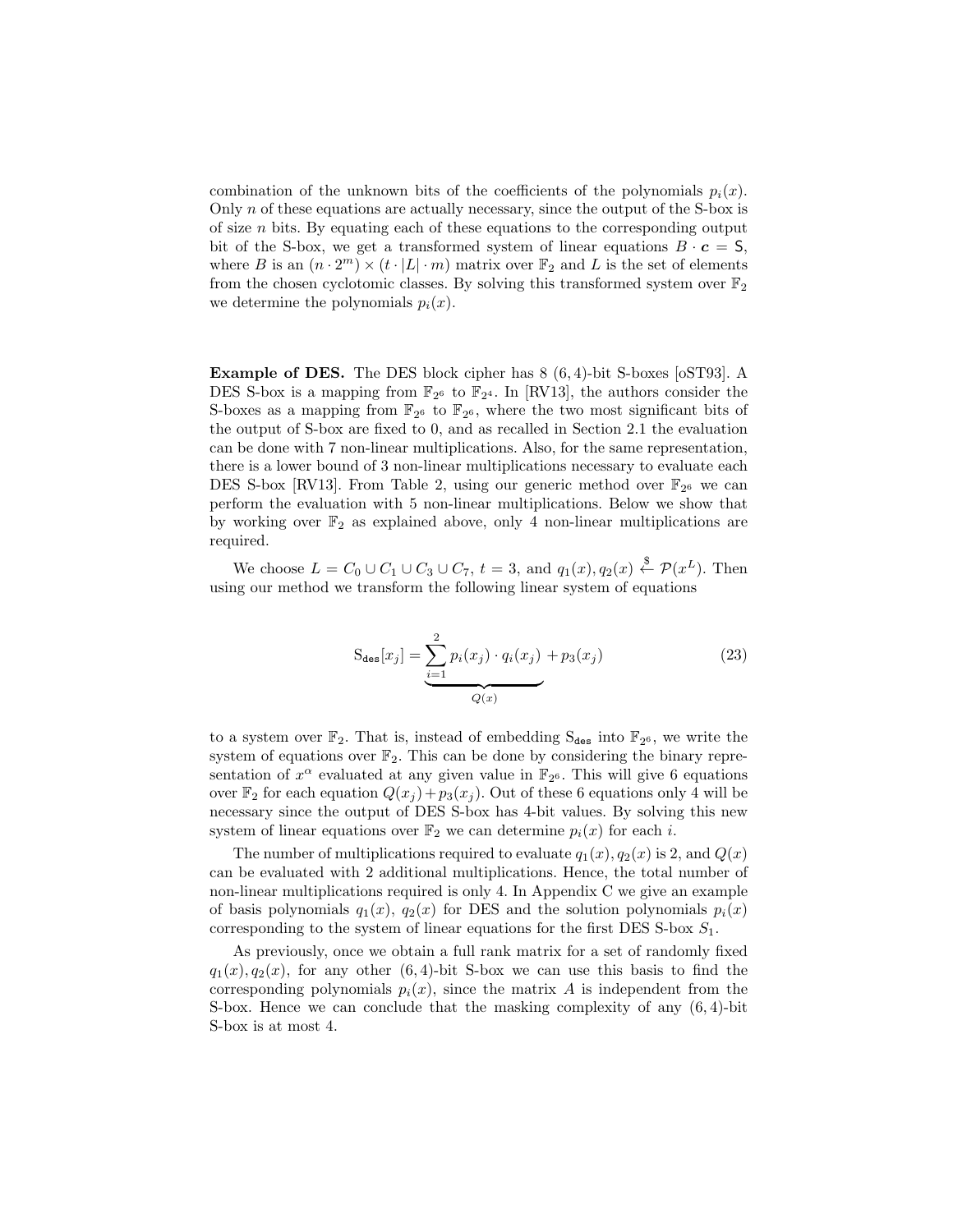### References

- [BCO04] Eric Brier, Christophe Clavier, and Francis Olivier. Correlation power analysis with a leakage model. In Marc Joye and Jean-Jacques Quisquater, editors, CHES, volume 3156 of Lecture Notes in Computer Science, pages 16–29. Springer, 2004.
- [BKL<sup>+</sup>07] Andrey Bogdanov, Lars R. Knudsen, Gregor Leander, Christof Paar, Axel Poschmann, Matthew J. B. Robshaw, Yannick Seurin, and C. Vikkelsoe. Present: An ultra-lightweight block cipher. In Pascal Paillier and Ingrid Verbauwhede, editors, CHES, volume 4727 of Lecture Notes in Computer Science, pages 450–466. Springer, 2007.
- [CGP<sup>+</sup>12] Claude Carlet, Louis Goubin, Emmanuel Prouff, Michaël Quisquater, and Matthieu Rivain. Higher-order masking schemes for S-Boxes. In Anne Canteaut, editor, FSE, volume 7549 of Lecture Notes in Computer Science, pages 366–384. Springer, 2012.
- [CPRR13] Jean-Sebastien Coron, Emmanuel Prouff, Matthieu Rivain, and Thomas Roche. Higher-order side channel security and mask refreshing. In FSE, 2013. To appear.
- [CRR02] Suresh Chari, Josyula R. Rao, and Pankaj Rohatgi. Template attacks. In Burton S. Kaliski Jr., Cetin Kaya Koç, and Christof Paar, editors, CHES, volume 2523 of Lecture Notes in Computer Science, pages 13–28. Springer, 2002.
- [GST13] Daniel Genkin, Adi Shamir, and Eran Tromer. RSA key extraction via low-bandwidth acoustic cryptanalysis. IACR Cryptology ePrint Archive, 2013:857, 2013.
- [ISW03] Yuval Ishai, Amit Sahai, and David Wagner. Private circuits: Securing hardware against probing attacks. In Dan Boneh, editor, CRYPTO, volume 2729 of Lecture Notes in Computer Science, pages 463–481. Springer, 2003.
- [KJJ99] Paul C. Kocher, Joshua Jaffe, and Benjamin Jun. Differential power analysis. In Michael J. Wiener, editor, CRYPTO, volume 1666 of Lecture Notes in Computer Science, pages 388–397. Springer, 1999.
- [Mes00] Thomas S. Messerges. Using second-order power analysis to attack DPA resistant software. In Çetin Kaya Koç and Christof Paar, editors, CHES, volume 1965 of Lecture Notes in Computer Science, pages 238–251. Springer, 2000.
- [oST93] National Institute of Standards and Technology. FIPS 46-3: Data Encryption Standard, March 1993. Available via csrc.nist.gov.
- [PS73] Mike Paterson and Larry J. Stockmeyer. On the number of nonscalar multiplications necessary to evaluate polynomials. SIAM J. Comput., 2(1):60–66, 1973.
- [RP10] Matthieu Rivain and Emmanuel Prouff. Provably secure higher-order masking of AES. In Stefan Mangard and François-Xavier Standaert, editors, CHES, volume 6225 of Lecture Notes in Computer Science, pages 413–427. Springer, 2010.
- [RV13] Arnab Roy and Srinivas Vivek. Analysis and improvement of the generic higher-order masking scheme of FSE 2012. In Guido Bertoni and Jean-Sébastien Coron, editors, CHES, volume 8086 of Lecture Notes in Computer Science, pages 417–434. Springer, 2013.
- [SSA<sup>+</sup>07] Taizo Shirai, Kyoji Shibutani, Toru Akishita, Shiho Moriai, and Tetsu Iwata. The 128-bit blockcipher CLEFIA (extended abstract). In Alex Biryukov,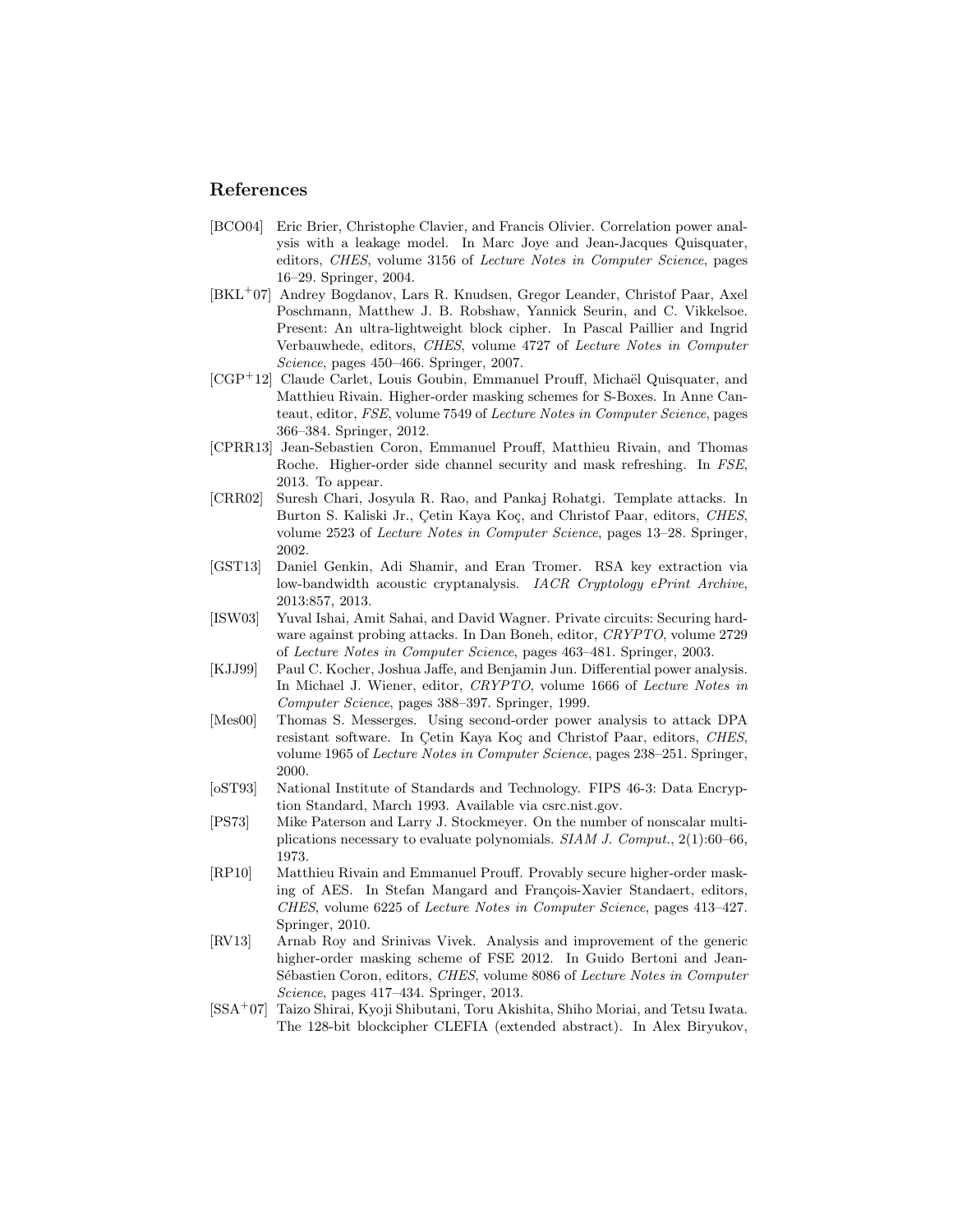editor, FSE, volume 4593 of Lecture Notes in Computer Science, pages 181– 195. Springer, 2007.

# A  $\mathbb{F}_{2^n}$ -Polynomial Chain

**Definition 1.** [[RV13], Definition 4] An  $\mathbb{F}_{2^n}$ -polynomial chain S for a polynomial  $P(x) \in \mathbb{F}_{2^n}[x]$  is defined as

$$
\lambda_{-1} = 1, \lambda_0 = x, \dots, \lambda_r = P(x) \tag{24}
$$

where

$$
\lambda_i = \begin{cases}\n\lambda_j + \lambda_k & -1 \leq j, k < i, \\
\lambda_j \cdot \lambda_k & -1 \leq j, k < i, \\
\alpha_i \odot \lambda_j & -1 \leq j < i, \ \alpha_i \ \text{is a scalar}, \\
\lambda_j^2 & -1 \leq j < i.\n\end{cases}
$$

Though  $\cdot$  and  $\odot$  both perform multiplication in  $\mathbb{F}_{2^n}$ , the operator " $\odot$ " is reserved for the multiplication by a scalar. A step such as  $\lambda_j \cdot \lambda_k$  denotes a non-linear multiplication. Let the number of non-linear multiplications involved in a chain S be denoted as  $\mathcal{N}(S)$ . Then the non-linear complexity of  $P(x)$ , denoted by  $\mathcal{M}(P(x))$ , is defined as  $\mathcal{M}(P(x)) = \min_{S} \mathcal{N}(S)$ .

# B Heuristics for choosing parameters  $t$  and  $L$

| $n_{\rm c}$ |   |                                                                                                                 |     |
|-------------|---|-----------------------------------------------------------------------------------------------------------------|-----|
|             | 2 | $C_0\cup C_1\cup C_3$                                                                                           | 9   |
| 5           | 3 | $C_0\cup C_1\cup C_3\cup C_7$                                                                                   | 16  |
| 6           | 3 | $C_0\cup C_1\cup C_3\cup C_7\cup C_{11}$                                                                        | 25  |
|             |   | $C_0 \cup C_1 \cup C_3 \cup C_7 \cup C_{11} \cup C_{15}$                                                        | 36  |
| 8           | 6 | $C_0 \cup C_1 \cup C_3 \cup C_7 \cup C_{29} \cup C_{87} \cup C_{251}$                                           | 49  |
| 9           | 8 | $C_0 \cup C_1 \cup C_3 \cup C_7 \cup C_{29} \cup C_{45} \cup C_{119} \cup C_{191} \cup C_{255}$                 | 73  |
| 10          |   | $C_0\cup C_1\cup C_3\cup C_7\cup C_{29}\cup C_{45}\cup C_{119}\cup C_{191}\cup C_{155}\cup C_{255}\cup C_{339}$ | 101 |

### C Evaluation Polynomials for DES S-boxes

In Table 5 we give an example of basis polynomials  $q_1(x)$ ,  $q_2(x)$  for DES and Table 6 shows the solution polynomials  $p_i(x)$  corresponding to the system of linear equations for the first DES S-box  $S_1$ .